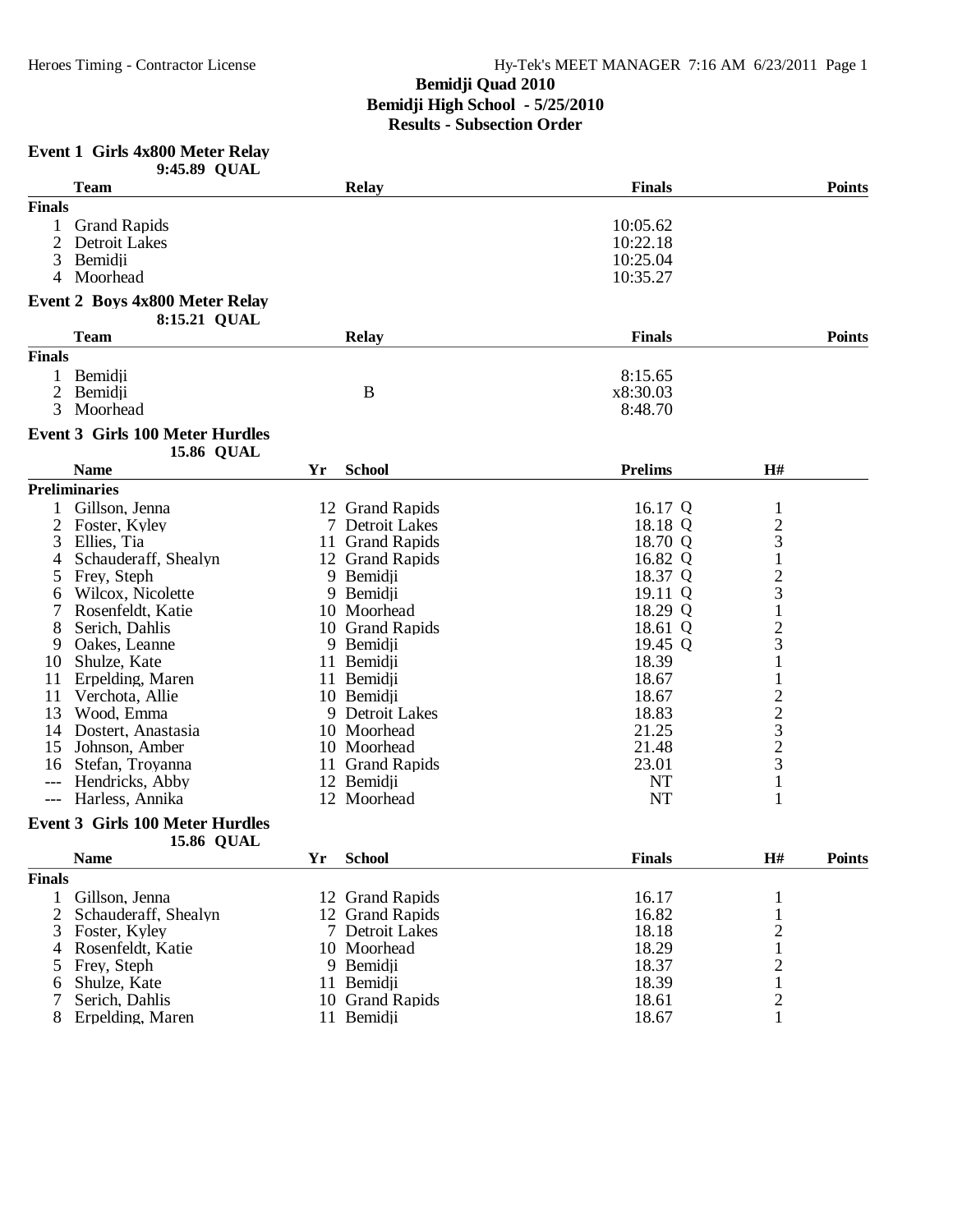|                     | Finals  (Event 3 Girls 100 Meter Hurdles) |    |                     |               |                         |               |
|---------------------|-------------------------------------------|----|---------------------|---------------|-------------------------|---------------|
|                     | <b>Name</b>                               | Yr | <b>School</b>       | <b>Finals</b> | H#                      | <b>Points</b> |
| 8                   | Verchota, Allie                           |    | 10 Bemidji          | 18.67         |                         |               |
| 10                  | Ellies, Tia                               |    | 11 Grand Rapids     | 18.70         | 232333231               |               |
| 11                  | Wood, Emma                                |    | 9 Detroit Lakes     | 18.83         |                         |               |
| 12                  | Wilcox, Nicolette                         |    | 9 Bemidji           | 19.11         |                         |               |
| 13                  | Oakes, Leanne                             |    | 9 Bemidji           | 19.45         |                         |               |
| 14                  | Dostert, Anastasia                        |    | 10 Moorhead         | 21.25         |                         |               |
| 15                  | Johnson, Amber                            |    | 10 Moorhead         | 21.48         |                         |               |
| 16                  | Stefan, Troyanna                          |    | 11 Grand Rapids     | 23.01         |                         |               |
| $---$               | Hendricks, Abby                           |    | 12 Bemidji          | <b>NT</b>     |                         |               |
| $\qquad \qquad - -$ | Harless, Annika                           |    | 12 Moorhead         | <b>NT</b>     | $\mathbf{1}$            |               |
|                     | <b>Event 4 Boys 110 Meter Hurdles</b>     |    |                     |               |                         |               |
|                     | <b>15.52 QUAL</b>                         |    |                     |               |                         |               |
|                     | <b>Name</b>                               | Yr | <b>School</b>       | <b>Finals</b> | H#                      | <b>Points</b> |
| <b>Finals</b>       |                                           |    |                     |               |                         |               |
| 1                   | Wright, Gabriel                           |    | 10 Moorhead         | 17.20         |                         |               |
| $\overline{2}$      | Johnson, Evan                             |    | 9 Moorhead          | 17.31         | 232233223               |               |
| 3                   | Hanson, Adam                              |    | 9 Moorhead          | 17.40         |                         |               |
| 4                   | Koerbitz, Nick                            |    | 10 Grand Rapids     | 17.60         |                         |               |
| 5                   | Monke-Lundberg, Luke                      |    | 11 Moorhead         | 18.21         |                         |               |
| 6                   | Sauceda, Troy                             |    | 9 Bemidii           | 19.10         |                         |               |
| 7                   | Jackson, Parker                           |    | 7 Detroit Lakes     | 19.41         |                         |               |
| 8                   | Johnson, Cody                             |    | 10 Detroit Lakes    | 19.82         |                         |               |
| 9                   | Loisel, Adam                              |    | 9 Bemidji           | 22.71         |                         |               |
| 10                  | Lewis, Cole                               | 9  | <b>Grand Rapids</b> | 23.01         |                         |               |
|                     | Golling, Michael                          |    | 12 Moorhead         | <b>NT</b>     | $\mathbf{1}$            |               |
|                     | Clem, Austin                              |    | 9 Detroit Lakes     | <b>NT</b>     | 1                       |               |
| $---$               | Hilmer, Keegan                            |    | 10 Bemidji          | <b>NT</b>     | 1                       |               |
| ---                 | Bye, Erik                                 |    | 10 Moorhead         | <b>NT</b>     | 1                       |               |
| ---                 | VanOffelen, Ethan                         |    | 9 Detroit Lakes     | <b>NT</b>     |                         |               |
| $---$               | Markey, Jonathan                          |    | 10 Grand Rapids     | NT            | 1                       |               |
| ---                 | Gubbels, Nick                             |    | 9 Bemidji           | <b>NT</b>     | 1                       |               |
|                     | <b>Event 5 Girls 100 Meter Dash</b>       |    |                     |               |                         |               |
|                     | <b>12.87 QUAL</b>                         |    |                     |               |                         |               |
|                     | <b>Name</b>                               | Yr | <b>School</b>       | <b>Finals</b> | H#                      | <b>Points</b> |
| <b>Finals</b>       |                                           |    |                     |               |                         |               |
|                     | Kauffman, Lauren                          |    | 12 Detroit Lakes    | 13.81         |                         |               |
|                     | 2 Boss, Evelyn                            |    | 10 Grand Rapids     | 13.92         | $\frac{2}{2}$           |               |
| 3                   | Woodard, Simona                           |    | 9 Detroit Lakes     | 14.02         | $\overline{\mathbf{c}}$ |               |
| 4                   | Timms, McKenzie                           |    | 10 Bemidji          | 14.04         |                         |               |
| 5                   | Shulze, Kate                              |    | 11 Bemidii          | 14.19         |                         |               |
| 6                   | Kincannon, Jasmine                        |    | 10 Grand Rapids     | 14.44         |                         |               |
| 7                   | Wood, Sophie                              |    | 7 Detroit Lakes     | 14.98         |                         |               |
| 8                   | Steever, Greta                            |    | 9 Bemidji           | 15.01         |                         |               |
| 9                   | Labine, Sarah                             |    | 7 Detroit Lakes     | 15.20         |                         |               |
| 10                  | Prochazka, Tess                           |    | 7 Grand Rapids      | 15.37         |                         |               |
| 11                  | Milner, Katie                             |    | 11 Detroit Lakes    | 15.53         |                         |               |
| 12                  | Holte, Danielle                           |    | 10 Moorhead         | 15.69         | 233223232               |               |
| 13                  | Mangiamele, Angelica                      |    | 10 Bemidii          | 16.07         | 3                       |               |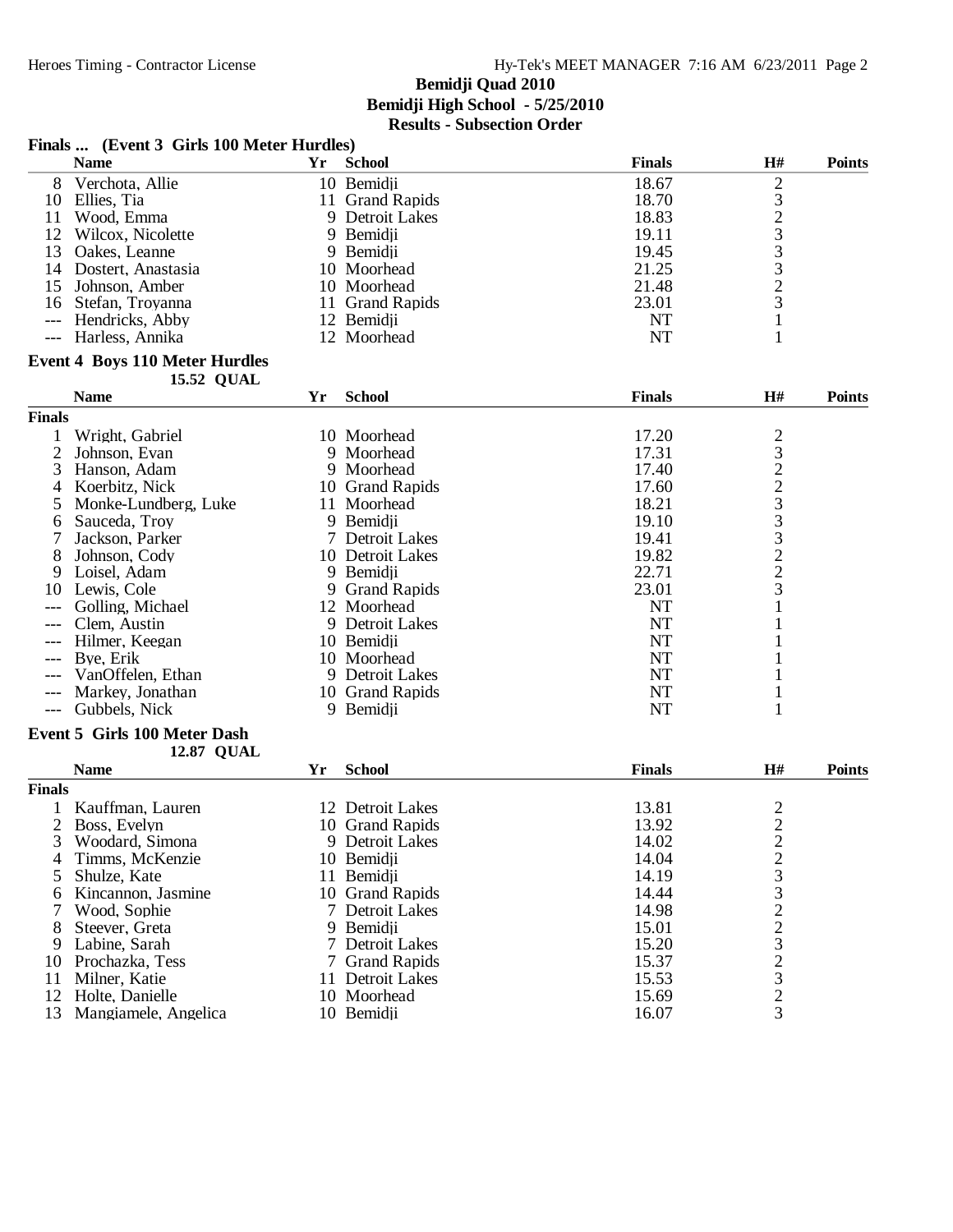#### **Finals ... (Event 5 Girls 100 Meter Dash)**

|       | <b>Name</b>           | Yr | <b>School</b>   | <b>Finals</b> | H# | <b>Points</b> |
|-------|-----------------------|----|-----------------|---------------|----|---------------|
|       | 14 Gilbertson, Shelby |    | 9 Moorhead      | 16.62         | 3  |               |
|       | Mason. Tiffany        |    | 12 Bemidii      | NT            |    |               |
| $---$ | Benes, Spencer        |    | 9 Bemidji       | NT            |    |               |
|       | Geislinger, Abby      |    | 8 Grand Rapids  | NT            |    |               |
|       | Krause, Abby          |    | 9 Detroit Lakes | NT            |    |               |
| $---$ | Larson, Leanne        |    | 9 Moorhead      | NT            |    |               |
| $---$ | Carlson, Kylie        |    | 9 Bemidii       | NT            |    |               |
|       | --- Heinecke, Lindsev |    | 7 Detroit Lakes | NT            |    |               |
| $---$ | Hruby, Olivia         |    | 12 Bemidji      | NT            |    |               |
| $---$ | Klemetson, Chelsea    | Ħ  | Moorhead        | NT            |    |               |
|       | Koss, Brittany        |    | 10 Grand Rapids | NT            |    |               |
|       | Altenbernd, Abby      |    | 10 Moorhead     | NT            |    |               |
| $---$ | Jackson, Rose         |    | 9 Detroit Lakes | NT            |    |               |
| $---$ | Dumm, Mackenzie       |    | 8 Grand Rapids  | <b>NT</b>     |    |               |
|       | --- Spry, Josie       |    | 9 Bemidii       | NT            |    |               |

#### **Event 6 Boys 100 Meter Dash**

**11.37 QUAL** 

|                | <b>Name</b>       | Yr     | <b>School</b>        | <b>Finals</b> | <b>H#</b>                                  | <b>Points</b> |
|----------------|-------------------|--------|----------------------|---------------|--------------------------------------------|---------------|
| <b>Finals</b>  |                   |        |                      |               |                                            |               |
|                | Golling, Michael  |        | 12 Moorhead          | 11.41         | 1                                          |               |
| $\overline{2}$ | Peterson, Sam     |        | 9 Bemidji            | 11.42         | $\mathbf{1}$                               |               |
| 3              | Powers, Shain     |        | 12 Grand Rapids      | 11.49         | 1                                          |               |
| 4              | Wichmann, Charlie |        | 12 Detroit Lakes     | 11.56         | 1                                          |               |
| 5              | Griffith, Nick    |        | 10 Detroit Lakes     | 11.64         |                                            |               |
| 6              | Johnson, Montana  |        | 9 Detroit Lakes      | 11.71         | $\mathbf 1$                                |               |
| 7              | Peterson, Brandon |        | <b>Grand Rapids</b>  | 11.79         | $\mathbf{1}$                               |               |
| 8              | Tompkins, Levi    |        | 11 Moorhead          | 11.92         |                                            |               |
| 9              | Duginski, Matthew |        | 11 Moorhead          | 11.96         | $\frac{3}{2}$                              |               |
| 10             | Eggebraaten, Josh |        | 11 Detroit Lakes     | 12.16         | $\mathbf{1}$                               |               |
| 11             | Schmidt, Michael  |        | 10 Moorhead          | 12.22         | $\frac{3}{2}$                              |               |
| 12             | Schulte, Duston   |        | 12 Grand Rapids      | 12.52         |                                            |               |
| 13             | DeHut, Tyler      |        | 10 Grand Rapids      | 12.53         | $\overline{4}$                             |               |
| 14             | Collins, Connor   | 9      | Detroit Lakes        | 12.56         |                                            |               |
| 15             | Johnson, Leif     |        | 12 Detroit Lakes     | 12.59         | $\frac{2}{3}$                              |               |
| 16             | Kilday, Daniel    |        | 12 Bemidji           | 12.66         |                                            |               |
| 17             | Dahl, Jordan      |        | 12 Bemidji           | 12.69         | $\begin{array}{c} 3 \\ 2 \\ 3 \end{array}$ |               |
| 18             | Mangni, Eli       |        | 8 Grand Rapids       | 12.69         |                                            |               |
| 19             | Eggebraaten, Luke | 8      | <b>Detroit Lakes</b> | 12.76         | $\overline{4}$                             |               |
| 20             | Blackwell, Peter  |        | 10 Bemidji           | 12.77         | $\overline{4}$                             |               |
| 21             | Sims, Travis      |        | 12 Detroit Lakes     | 12.78         | $\overline{4}$                             |               |
| 22             | Johannsen, Eric   | 11     | Bemidji              | 12.79         |                                            |               |
| 23             | Larson, Erik      | 11     | Detroit Lakes        | 12.82         | $\frac{2}{3}$                              |               |
| 24             | Labine, Steven    |        | 10 Detroit Lakes     | 12.89         |                                            |               |
| 25             | Tschudi, Wyllie   | 9      | Bemidji              | 12.93         | 4                                          |               |
| 26             | Duchene, Hunter   | 9      | Detroit Lakes        | 12.95         | $rac{2}{5}$                                |               |
| 27             | Okeson, Cody      | 11     | <b>Detroit Lakes</b> | 13.02         |                                            |               |
| 28             | Okeson, Mike      |        | 9 Detroit Lakes      | 13.09         | 5                                          |               |
| 29             | Dutton, Bryce     | 11     | Detroit Lakes        | 13.15         | $\overline{\mathcal{A}}$                   |               |
| 30             | Benson, Cade      | $\tau$ | <b>Detroit Lakes</b> | 13.21         | 6                                          |               |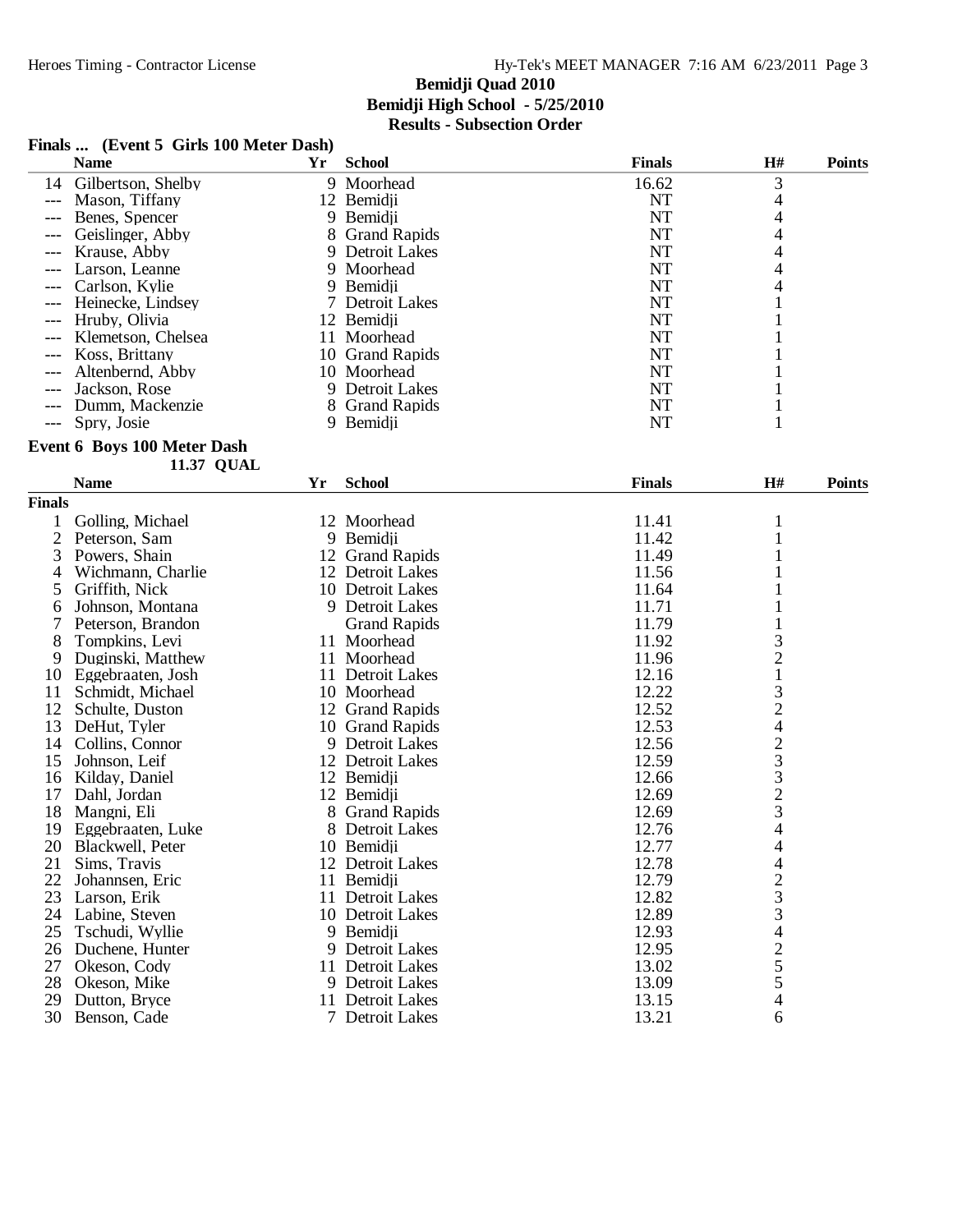#### **Finals ... (Event 6 Boys 100 Meter Dash)**

|    | <b>Name</b>         | Yr | <b>School</b>    | <b>Finals</b> | H# | <b>Points</b> |
|----|---------------------|----|------------------|---------------|----|---------------|
| 31 | McKagan, Tim        |    | 9 Detroit Lakes  | 13.22         | 2  |               |
| 32 | Ybarra, Anthony     |    | 12 Grand Rapids  | 13.54         | 6  |               |
| 33 | Averbeck. Andrew    |    | 9 Detroit Lakes  | 13.55         | 4  |               |
| 34 | Thielen. Jordan     |    | 10 Detroit Lakes | 13.64         | 6  |               |
| 35 | Martinez. Tre       |    | 12 Detroit Lakes | 13.79         | 6  |               |
| 36 | Johnson, AJ         |    | 11 Detroit Lakes | 13.97         | ↑  |               |
| 37 | Hallisev. Johnathan |    | 7 Detroit Lakes  | 13.99         | 6  |               |
| 38 | Tigges, Christian   |    | 9 Detroit Lakes  | 14.05         |    |               |
| 39 | Holcomb, Zach       |    | 9 Grand Rapids   | 14.10         |    |               |
| 40 | Sinclair, Steven    |    | 10 Detroit Lakes | 14.23         |    |               |
| 41 | Willy, Mike         |    | 9 Bemidji        | 14.38         |    |               |
| 42 | Mickelson, Josh     |    | 9 Detroit Lakes  | 14.43         | 3  |               |
| 43 | Goering, Josiah     |    | 10 Grand Rapids  | 14.68         | 6  |               |
| 44 | Harris, Andy        |    | 8 Detroit Lakes  | 14.97         |    |               |
| 45 | Noonan, Shawn       |    | 9 Detroit Lakes  | 16.30         | O  |               |

#### **Event 7 Girls 4x200 Meter Relay**

| 1:47.46 QUAL            |              |               |        |
|-------------------------|--------------|---------------|--------|
| <b>Team</b>             | <b>Relay</b> | <b>Finals</b> | Points |
| <b>Finals</b>           |              |               |        |
| $\sim$<br>$\sim$ $\sim$ |              |               |        |

| Tinals |                     |              |          |             |
|--------|---------------------|--------------|----------|-------------|
|        | <b>Grand Rapids</b> |              | 1:45.42  | <b>OUAL</b> |
|        | 2 Detroit Lakes     |              | 1:49.14  |             |
|        | 3 Moorhead          |              | 1:51.66  |             |
|        | 4 Bemidji           |              | 1:54.13  |             |
|        | 5 Moorhead          | В            | x1:54.99 |             |
|        | 6 Grand Rapids      | B            | x1:56.60 |             |
|        | Moorhead            | $\mathsf{C}$ | x1:58.15 |             |
|        |                     |              |          |             |

#### **Event 8 Boys 4x200 Meter Relay 1:32.28 QUAL**

|        | 1:32.28 QUAL        |              |                                |  |
|--------|---------------------|--------------|--------------------------------|--|
|        | <b>Team</b>         | <b>Relay</b> | <b>Finals</b><br><b>Points</b> |  |
| Finals |                     |              |                                |  |
|        | Moorhead            |              | 1:38.70                        |  |
| 2      | Bemidji             |              | 1:39.88                        |  |
| 3      | <b>Grand Rapids</b> |              | 1:41.65                        |  |
|        |                     |              |                                |  |

#### **Event 9 Girls 1600 Meter Run 5:11.77 QUAL**

|               | $3:11.77$ QUAL      |    |                 |               |               |
|---------------|---------------------|----|-----------------|---------------|---------------|
|               | <b>Name</b>         | Yr | <b>School</b>   | <b>Finals</b> | <b>Points</b> |
| <b>Finals</b> |                     |    |                 |               |               |
|               | Baker, Erin         |    | 8 Grand Rapids  | 5:17.13       |               |
|               | 2 Drewes, Bailey    |    | 11 Bemidii      | 5:18.56       |               |
|               | Janssen, Taylor     |    | 9 Moorhead      | 5:27.14       |               |
| 4             | Truedson, Jenna     |    | 7 Bemidji       | 5:37.48       |               |
|               | 5 Kerzman, Karli    |    | 9 Detroit Lakes | 5:43.27       |               |
|               | 6 Foltz, Mackenzie  |    | 8 Detroit Lakes | 5:46.30       |               |
|               | Haverkamp, Veronica |    | 9 Detroit Lakes | 5:53.95       |               |
| 8             | Larson, Katie       |    | 9 Detroit Lakes | 5:54.96       |               |
| 9             | Gronhovd, Danielle  |    | 9 Bemidji       | 5:56.04       |               |
| 10            | Schumacher, Kiki    |    | 9 Detroit Lakes | 5:56.80       |               |
|               |                     |    |                 |               |               |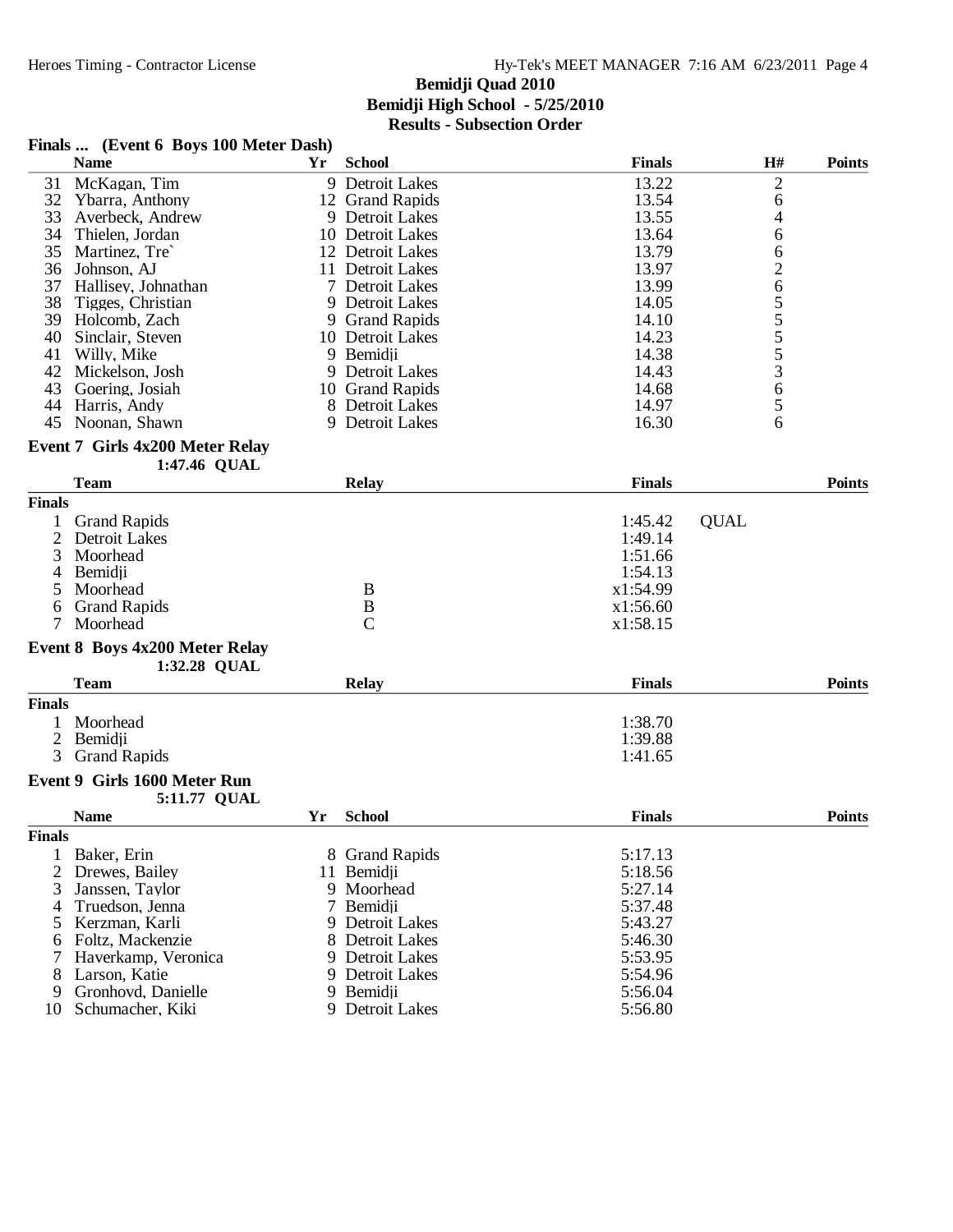|               | Finals  (Event 9 Girls 1600 Meter Run) |    |                  |               |                                                   |               |
|---------------|----------------------------------------|----|------------------|---------------|---------------------------------------------------|---------------|
|               | <b>Name</b>                            | Yr | <b>School</b>    | <b>Finals</b> |                                                   | <b>Points</b> |
| 11            | Connell, Mikayla                       |    | 10 Bemidji       | 5:59.95       |                                                   |               |
| 12            | Holzgrove, Anne                        |    | 8 Detroit Lakes  | 6:00.32       |                                                   |               |
| 13            | Holgate, Breana                        |    | 10 Grand Rapids  | 6:00.70       |                                                   |               |
| 14            | Nelson, Heidi                          |    | 10 Detroit Lakes | 6:08.95       |                                                   |               |
| 15            | Walton, Amanda                         |    | 9 Moorhead       | 6:18.99       |                                                   |               |
| 16            | Marshall, Jenna                        |    | 9 Grand Rapids   | 6:21.70       |                                                   |               |
| 17            | Ochoa, Tania                           |    | 12 Detroit Lakes | 6:40.20       |                                                   |               |
| 18            | Schmaltz, Amanda                       |    | 12 Moorhead      | 7:02.08       |                                                   |               |
|               | 19 Donahue, Megan                      |    | 9 Moorhead       | 7:13.46       |                                                   |               |
| 20            | Koppe, Celeste                         |    | 10 Detroit Lakes | 7:25.32       |                                                   |               |
|               |                                        |    |                  |               |                                                   |               |
|               | Event 10 Boys 1600 Meter Run           |    |                  |               |                                                   |               |
|               | 4:26.91 QUAL                           |    |                  |               |                                                   |               |
|               | <b>Name</b>                            | Yr | <b>School</b>    | <b>Finals</b> |                                                   | <b>Points</b> |
| <b>Finals</b> |                                        |    |                  |               |                                                   |               |
|               | Larson, Christian                      |    | 11 Moorhead      | 4:38.12       |                                                   |               |
| 2             | Nelson, Derrick                        |    | 11 Moorhead      | 4:40.00       |                                                   |               |
| 3             | Ramsted Skoyles, Dylan                 |    | 11 Detroit Lakes | 5:08.66       |                                                   |               |
| 4             | Berube, Andy                           |    | 11 Bemidji       | 5:10.79       |                                                   |               |
| 5             | Bakken, Wesley                         |    | 10 Detroit Lakes | 5:12.18       |                                                   |               |
| 6             | Wixo, Tom                              |    | 12 Moorhead      | 5:14.22       |                                                   |               |
|               | Avenson, Jake                          |    | 8 Grand Rapids   | 5:17.32       |                                                   |               |
| 8             | Huhtala, Craig                         |    | 12 Grand Rapids  | 5:20.99       |                                                   |               |
| 9             | Lillehaugen, Matthew                   |    | 9 Moorhead       | 5:35.12       |                                                   |               |
| 10            | Cottingham, Colin                      |    | 9 Grand Rapids   | 5:39.40       |                                                   |               |
| 11            | VanEps, Seth                           |    | 12 Grand Rapids  | 5:43.94       |                                                   |               |
| 12            | Nicolai, Myles                         |    | 10 Moorhead      | 5:57.21       |                                                   |               |
| 13            | Bernier, Kyle                          |    | 10 Moorhead      | 5:57.60       |                                                   |               |
| 14            | Asper, Tanner                          |    | 10 Bemidii       | 6:08.96       |                                                   |               |
|               |                                        |    |                  |               |                                                   |               |
|               | Event 11 Girls 4x100 Meter Relay       |    |                  |               |                                                   |               |
|               | <b>50.98 QUAL</b>                      |    |                  |               |                                                   |               |
|               | <b>Team</b>                            |    | <b>Relay</b>     | <b>Finals</b> | H#                                                | <b>Points</b> |
| <b>Finals</b> |                                        |    |                  |               |                                                   |               |
|               | <b>Grand Rapids</b>                    |    | $\boldsymbol{B}$ | <b>NT</b>     |                                                   |               |
|               | <b>Grand Rapids</b>                    |    | $\mathsf{C}$     | <b>NT</b>     | $\begin{array}{c}\n2 \\ 2 \\ 2 \\ 2\n\end{array}$ |               |
|               | Moorhead                               |    | $\, {\bf B}$     | <b>NT</b>     |                                                   |               |
|               | Detroit Lakes                          |    | $\mathbf C$      | NT            |                                                   |               |
| $---$         | Bemidii                                |    | $\overline{B}$   | NT            |                                                   |               |
|               | Moorhead                               |    |                  | <b>NT</b>     | $\mathbf{I}$                                      |               |
|               | <b>Grand Rapids</b>                    |    |                  | NT            |                                                   |               |
|               | <b>Detroit Lakes</b>                   |    |                  | <b>NT</b>     |                                                   |               |
|               | Detroit Lakes                          |    | $\bf{B}$         | <b>NT</b>     |                                                   |               |
| $---$         | Bemidii                                |    |                  | <b>NT</b>     | 1                                                 |               |
|               | Event 12 Boys 4x100 Meter Relay        |    |                  |               |                                                   |               |
|               | <b>44.50 QUAL</b>                      |    |                  |               |                                                   |               |
|               | <b>Team</b>                            |    | <b>Relay</b>     | <b>Finals</b> |                                                   | <b>Points</b> |
| <b>Finals</b> |                                        |    |                  |               |                                                   |               |
| $\mathbf{1}$  | <b>Grand Rapids</b>                    |    |                  | 44.94         |                                                   |               |
|               |                                        |    |                  |               |                                                   |               |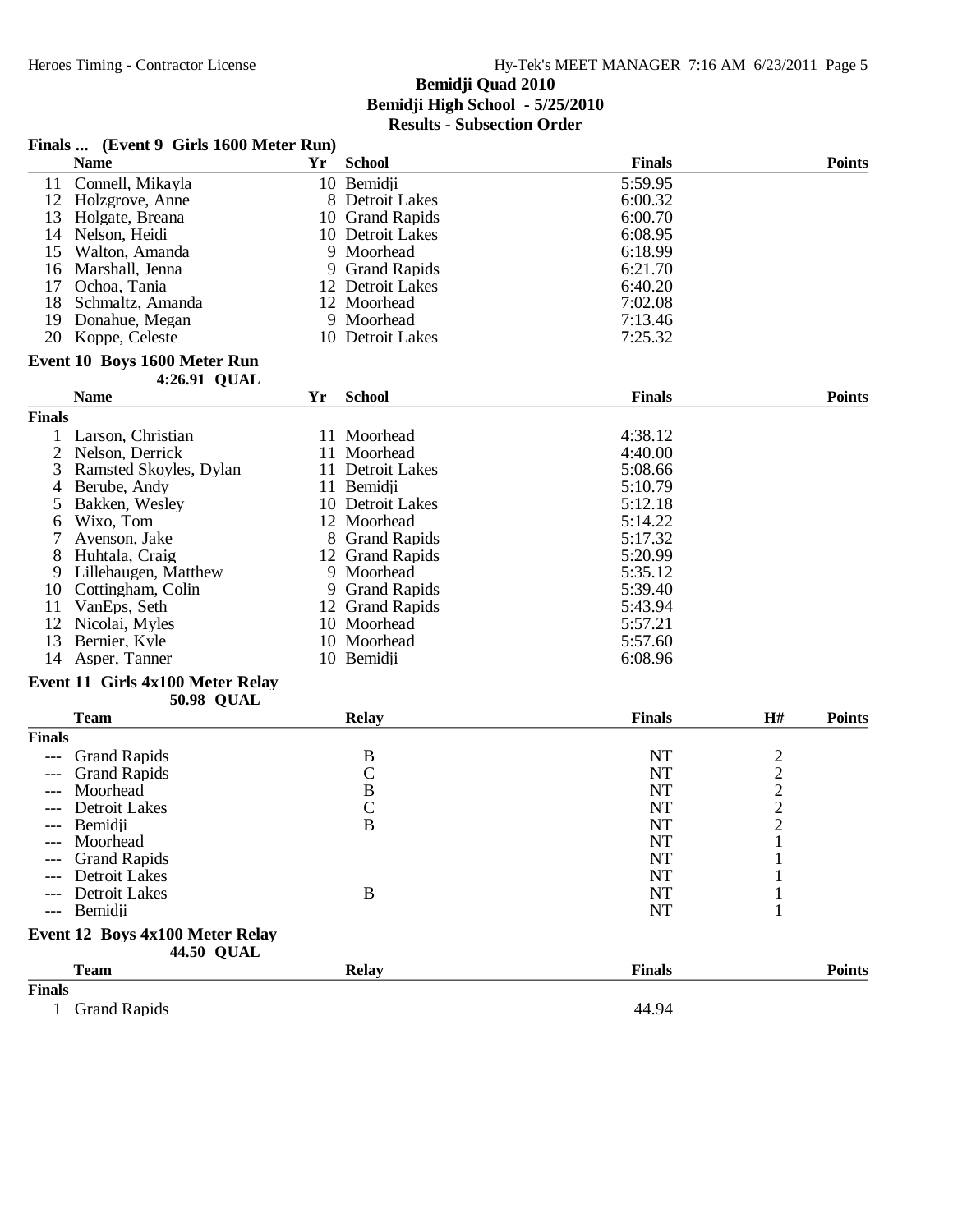| <b>Team</b><br><b>Finals</b><br><b>Points</b><br><b>Relay</b><br>$\overline{2}$<br>Moorhead<br>45.68<br>3<br>46.29<br>Bemidji<br>Detroit Lakes<br>B<br>x48.30<br>4<br>B<br><b>Grand Rapids</b><br>x52.79<br>5<br>B<br>Moorhead<br>x53.66<br>6<br>Event 13 Girls 400 Meter Dash<br>59.15 QUAL<br><b>Name</b><br><b>Finals</b><br><b>School</b><br><b>Points</b><br>Yr<br><b>Finals</b><br>61.34<br>Timms, McKenzie<br>1<br>10 Bemidii<br>$\overline{2}$<br>62.97<br>Kassenborg, Ashley<br>12 Moorhead<br>63.79<br>3<br>Erickson, Kahla<br>12 Grand Rapids<br>Borgen, Jae<br>9 Moorhead<br>64.60<br>4<br>10 Detroit Lakes<br>65.25<br>Erholtz, Emma<br>5<br>67.65<br>Brokl, Emma<br>9 Bemidji<br>6<br>68.05<br>7<br>Olson, Emilie<br>10 Bemidji<br>68.52<br>8<br>Becker, Rachel<br>9 Bemidji<br>Event 14 Boys 400 Meter Dash<br><b>50.48 QUAL</b><br><b>Name</b><br><b>School</b><br><b>Finals</b><br>H#<br>Yr<br><b>Points</b><br><b>Finals</b><br>Peterson, Ben<br>11 Bemidji<br>51.32<br>$\mathbf{1}$<br>2<br>54.12<br>$\mathbf{1}$<br>Humeniuk, Peter<br>12 Bemidji<br>3<br>54.39<br>$\mathbf{1}$<br>Barzen-Hanson, Kyle<br>10 Grand Rapids<br>$\overline{\mathbf{c}}$<br>54.87<br>Guest, Tyler<br>9 Bemidji<br>4<br>1<br>Moore, Isiah<br>9 Bemidji<br>55.15<br>5<br>55.37<br>12 Grand Rapids<br>1<br>Mathias, Taylor<br>6<br>Buckanaga, Trent<br>11 Bemidji<br>55.64<br>56.99<br>8<br>Huber, Corey<br>12 Bemidji<br>Okeson, Cody<br>57.30<br>11 Detroit Lakes<br>9<br>$\frac{2}{2}$<br>$\frac{2}{2}$<br>58.05<br>Washburn, Kurtis<br>10 Grand Rapids<br>10<br>11<br>Thielen, Jordan<br>10 Detroit Lakes<br>58.60<br>12<br>9 Moorhead<br>59.33<br>Schmaltz, Brandon<br>13<br>Labine, Steven<br>10 Detroit Lakes<br>59.60<br>60.82<br>14<br>Johannsen, Eric<br>11 Bemidji<br>$\overline{2}$<br>15<br>Olson, Branden<br>10 Detroit Lakes<br>64.68<br><b>Event 15 Girls 300 Meter Hurdles</b><br>46.83 QUAL<br><b>Name</b><br><b>School</b><br><b>Finals</b><br>H#<br>Yr<br><b>Points</b><br><b>Finals</b><br>Harless, Annika<br>12 Moorhead<br>47.89<br>49.52<br>2<br>Illikainen, Morgan<br><b>Grand Rapids</b><br>11<br>Hendricks, Abby<br>50.41<br>3<br>12 Bemidji<br>50.72<br>Schauderaff, Shealyn<br>12 Grand Rapids<br>4<br>51.12<br>Foster, Kyley<br>7 Detroit Lakes<br>5<br>11 Bemidji<br>51.49<br>Hunt, Amanda<br>6<br>$\overline{2}$<br>10 Moorhead<br>Rosenfeldt, Katie<br>51.75 | Finals  (Event 12 Boys 4x100 Meter Relay) |  |  |  |
|--------------------------------------------------------------------------------------------------------------------------------------------------------------------------------------------------------------------------------------------------------------------------------------------------------------------------------------------------------------------------------------------------------------------------------------------------------------------------------------------------------------------------------------------------------------------------------------------------------------------------------------------------------------------------------------------------------------------------------------------------------------------------------------------------------------------------------------------------------------------------------------------------------------------------------------------------------------------------------------------------------------------------------------------------------------------------------------------------------------------------------------------------------------------------------------------------------------------------------------------------------------------------------------------------------------------------------------------------------------------------------------------------------------------------------------------------------------------------------------------------------------------------------------------------------------------------------------------------------------------------------------------------------------------------------------------------------------------------------------------------------------------------------------------------------------------------------------------------------------------------------------------------------------------------------------------------------------------------------------------------------------------------------------------------------------------------------------------------------------------------------------------------------------------------------------------------------------------------------------------------------------------------------------------------------------------------------------------------------------------------------------------|-------------------------------------------|--|--|--|
|                                                                                                                                                                                                                                                                                                                                                                                                                                                                                                                                                                                                                                                                                                                                                                                                                                                                                                                                                                                                                                                                                                                                                                                                                                                                                                                                                                                                                                                                                                                                                                                                                                                                                                                                                                                                                                                                                                                                                                                                                                                                                                                                                                                                                                                                                                                                                                                            |                                           |  |  |  |
|                                                                                                                                                                                                                                                                                                                                                                                                                                                                                                                                                                                                                                                                                                                                                                                                                                                                                                                                                                                                                                                                                                                                                                                                                                                                                                                                                                                                                                                                                                                                                                                                                                                                                                                                                                                                                                                                                                                                                                                                                                                                                                                                                                                                                                                                                                                                                                                            |                                           |  |  |  |
|                                                                                                                                                                                                                                                                                                                                                                                                                                                                                                                                                                                                                                                                                                                                                                                                                                                                                                                                                                                                                                                                                                                                                                                                                                                                                                                                                                                                                                                                                                                                                                                                                                                                                                                                                                                                                                                                                                                                                                                                                                                                                                                                                                                                                                                                                                                                                                                            |                                           |  |  |  |
|                                                                                                                                                                                                                                                                                                                                                                                                                                                                                                                                                                                                                                                                                                                                                                                                                                                                                                                                                                                                                                                                                                                                                                                                                                                                                                                                                                                                                                                                                                                                                                                                                                                                                                                                                                                                                                                                                                                                                                                                                                                                                                                                                                                                                                                                                                                                                                                            |                                           |  |  |  |
|                                                                                                                                                                                                                                                                                                                                                                                                                                                                                                                                                                                                                                                                                                                                                                                                                                                                                                                                                                                                                                                                                                                                                                                                                                                                                                                                                                                                                                                                                                                                                                                                                                                                                                                                                                                                                                                                                                                                                                                                                                                                                                                                                                                                                                                                                                                                                                                            |                                           |  |  |  |
|                                                                                                                                                                                                                                                                                                                                                                                                                                                                                                                                                                                                                                                                                                                                                                                                                                                                                                                                                                                                                                                                                                                                                                                                                                                                                                                                                                                                                                                                                                                                                                                                                                                                                                                                                                                                                                                                                                                                                                                                                                                                                                                                                                                                                                                                                                                                                                                            |                                           |  |  |  |
|                                                                                                                                                                                                                                                                                                                                                                                                                                                                                                                                                                                                                                                                                                                                                                                                                                                                                                                                                                                                                                                                                                                                                                                                                                                                                                                                                                                                                                                                                                                                                                                                                                                                                                                                                                                                                                                                                                                                                                                                                                                                                                                                                                                                                                                                                                                                                                                            |                                           |  |  |  |
|                                                                                                                                                                                                                                                                                                                                                                                                                                                                                                                                                                                                                                                                                                                                                                                                                                                                                                                                                                                                                                                                                                                                                                                                                                                                                                                                                                                                                                                                                                                                                                                                                                                                                                                                                                                                                                                                                                                                                                                                                                                                                                                                                                                                                                                                                                                                                                                            |                                           |  |  |  |
|                                                                                                                                                                                                                                                                                                                                                                                                                                                                                                                                                                                                                                                                                                                                                                                                                                                                                                                                                                                                                                                                                                                                                                                                                                                                                                                                                                                                                                                                                                                                                                                                                                                                                                                                                                                                                                                                                                                                                                                                                                                                                                                                                                                                                                                                                                                                                                                            |                                           |  |  |  |
|                                                                                                                                                                                                                                                                                                                                                                                                                                                                                                                                                                                                                                                                                                                                                                                                                                                                                                                                                                                                                                                                                                                                                                                                                                                                                                                                                                                                                                                                                                                                                                                                                                                                                                                                                                                                                                                                                                                                                                                                                                                                                                                                                                                                                                                                                                                                                                                            |                                           |  |  |  |
|                                                                                                                                                                                                                                                                                                                                                                                                                                                                                                                                                                                                                                                                                                                                                                                                                                                                                                                                                                                                                                                                                                                                                                                                                                                                                                                                                                                                                                                                                                                                                                                                                                                                                                                                                                                                                                                                                                                                                                                                                                                                                                                                                                                                                                                                                                                                                                                            |                                           |  |  |  |
|                                                                                                                                                                                                                                                                                                                                                                                                                                                                                                                                                                                                                                                                                                                                                                                                                                                                                                                                                                                                                                                                                                                                                                                                                                                                                                                                                                                                                                                                                                                                                                                                                                                                                                                                                                                                                                                                                                                                                                                                                                                                                                                                                                                                                                                                                                                                                                                            |                                           |  |  |  |
|                                                                                                                                                                                                                                                                                                                                                                                                                                                                                                                                                                                                                                                                                                                                                                                                                                                                                                                                                                                                                                                                                                                                                                                                                                                                                                                                                                                                                                                                                                                                                                                                                                                                                                                                                                                                                                                                                                                                                                                                                                                                                                                                                                                                                                                                                                                                                                                            |                                           |  |  |  |
|                                                                                                                                                                                                                                                                                                                                                                                                                                                                                                                                                                                                                                                                                                                                                                                                                                                                                                                                                                                                                                                                                                                                                                                                                                                                                                                                                                                                                                                                                                                                                                                                                                                                                                                                                                                                                                                                                                                                                                                                                                                                                                                                                                                                                                                                                                                                                                                            |                                           |  |  |  |
|                                                                                                                                                                                                                                                                                                                                                                                                                                                                                                                                                                                                                                                                                                                                                                                                                                                                                                                                                                                                                                                                                                                                                                                                                                                                                                                                                                                                                                                                                                                                                                                                                                                                                                                                                                                                                                                                                                                                                                                                                                                                                                                                                                                                                                                                                                                                                                                            |                                           |  |  |  |
|                                                                                                                                                                                                                                                                                                                                                                                                                                                                                                                                                                                                                                                                                                                                                                                                                                                                                                                                                                                                                                                                                                                                                                                                                                                                                                                                                                                                                                                                                                                                                                                                                                                                                                                                                                                                                                                                                                                                                                                                                                                                                                                                                                                                                                                                                                                                                                                            |                                           |  |  |  |
|                                                                                                                                                                                                                                                                                                                                                                                                                                                                                                                                                                                                                                                                                                                                                                                                                                                                                                                                                                                                                                                                                                                                                                                                                                                                                                                                                                                                                                                                                                                                                                                                                                                                                                                                                                                                                                                                                                                                                                                                                                                                                                                                                                                                                                                                                                                                                                                            |                                           |  |  |  |
|                                                                                                                                                                                                                                                                                                                                                                                                                                                                                                                                                                                                                                                                                                                                                                                                                                                                                                                                                                                                                                                                                                                                                                                                                                                                                                                                                                                                                                                                                                                                                                                                                                                                                                                                                                                                                                                                                                                                                                                                                                                                                                                                                                                                                                                                                                                                                                                            |                                           |  |  |  |
|                                                                                                                                                                                                                                                                                                                                                                                                                                                                                                                                                                                                                                                                                                                                                                                                                                                                                                                                                                                                                                                                                                                                                                                                                                                                                                                                                                                                                                                                                                                                                                                                                                                                                                                                                                                                                                                                                                                                                                                                                                                                                                                                                                                                                                                                                                                                                                                            |                                           |  |  |  |
|                                                                                                                                                                                                                                                                                                                                                                                                                                                                                                                                                                                                                                                                                                                                                                                                                                                                                                                                                                                                                                                                                                                                                                                                                                                                                                                                                                                                                                                                                                                                                                                                                                                                                                                                                                                                                                                                                                                                                                                                                                                                                                                                                                                                                                                                                                                                                                                            |                                           |  |  |  |
|                                                                                                                                                                                                                                                                                                                                                                                                                                                                                                                                                                                                                                                                                                                                                                                                                                                                                                                                                                                                                                                                                                                                                                                                                                                                                                                                                                                                                                                                                                                                                                                                                                                                                                                                                                                                                                                                                                                                                                                                                                                                                                                                                                                                                                                                                                                                                                                            |                                           |  |  |  |
|                                                                                                                                                                                                                                                                                                                                                                                                                                                                                                                                                                                                                                                                                                                                                                                                                                                                                                                                                                                                                                                                                                                                                                                                                                                                                                                                                                                                                                                                                                                                                                                                                                                                                                                                                                                                                                                                                                                                                                                                                                                                                                                                                                                                                                                                                                                                                                                            |                                           |  |  |  |
|                                                                                                                                                                                                                                                                                                                                                                                                                                                                                                                                                                                                                                                                                                                                                                                                                                                                                                                                                                                                                                                                                                                                                                                                                                                                                                                                                                                                                                                                                                                                                                                                                                                                                                                                                                                                                                                                                                                                                                                                                                                                                                                                                                                                                                                                                                                                                                                            |                                           |  |  |  |
|                                                                                                                                                                                                                                                                                                                                                                                                                                                                                                                                                                                                                                                                                                                                                                                                                                                                                                                                                                                                                                                                                                                                                                                                                                                                                                                                                                                                                                                                                                                                                                                                                                                                                                                                                                                                                                                                                                                                                                                                                                                                                                                                                                                                                                                                                                                                                                                            |                                           |  |  |  |
|                                                                                                                                                                                                                                                                                                                                                                                                                                                                                                                                                                                                                                                                                                                                                                                                                                                                                                                                                                                                                                                                                                                                                                                                                                                                                                                                                                                                                                                                                                                                                                                                                                                                                                                                                                                                                                                                                                                                                                                                                                                                                                                                                                                                                                                                                                                                                                                            |                                           |  |  |  |
|                                                                                                                                                                                                                                                                                                                                                                                                                                                                                                                                                                                                                                                                                                                                                                                                                                                                                                                                                                                                                                                                                                                                                                                                                                                                                                                                                                                                                                                                                                                                                                                                                                                                                                                                                                                                                                                                                                                                                                                                                                                                                                                                                                                                                                                                                                                                                                                            |                                           |  |  |  |
|                                                                                                                                                                                                                                                                                                                                                                                                                                                                                                                                                                                                                                                                                                                                                                                                                                                                                                                                                                                                                                                                                                                                                                                                                                                                                                                                                                                                                                                                                                                                                                                                                                                                                                                                                                                                                                                                                                                                                                                                                                                                                                                                                                                                                                                                                                                                                                                            |                                           |  |  |  |
|                                                                                                                                                                                                                                                                                                                                                                                                                                                                                                                                                                                                                                                                                                                                                                                                                                                                                                                                                                                                                                                                                                                                                                                                                                                                                                                                                                                                                                                                                                                                                                                                                                                                                                                                                                                                                                                                                                                                                                                                                                                                                                                                                                                                                                                                                                                                                                                            |                                           |  |  |  |
|                                                                                                                                                                                                                                                                                                                                                                                                                                                                                                                                                                                                                                                                                                                                                                                                                                                                                                                                                                                                                                                                                                                                                                                                                                                                                                                                                                                                                                                                                                                                                                                                                                                                                                                                                                                                                                                                                                                                                                                                                                                                                                                                                                                                                                                                                                                                                                                            |                                           |  |  |  |
|                                                                                                                                                                                                                                                                                                                                                                                                                                                                                                                                                                                                                                                                                                                                                                                                                                                                                                                                                                                                                                                                                                                                                                                                                                                                                                                                                                                                                                                                                                                                                                                                                                                                                                                                                                                                                                                                                                                                                                                                                                                                                                                                                                                                                                                                                                                                                                                            |                                           |  |  |  |
|                                                                                                                                                                                                                                                                                                                                                                                                                                                                                                                                                                                                                                                                                                                                                                                                                                                                                                                                                                                                                                                                                                                                                                                                                                                                                                                                                                                                                                                                                                                                                                                                                                                                                                                                                                                                                                                                                                                                                                                                                                                                                                                                                                                                                                                                                                                                                                                            |                                           |  |  |  |
|                                                                                                                                                                                                                                                                                                                                                                                                                                                                                                                                                                                                                                                                                                                                                                                                                                                                                                                                                                                                                                                                                                                                                                                                                                                                                                                                                                                                                                                                                                                                                                                                                                                                                                                                                                                                                                                                                                                                                                                                                                                                                                                                                                                                                                                                                                                                                                                            |                                           |  |  |  |
|                                                                                                                                                                                                                                                                                                                                                                                                                                                                                                                                                                                                                                                                                                                                                                                                                                                                                                                                                                                                                                                                                                                                                                                                                                                                                                                                                                                                                                                                                                                                                                                                                                                                                                                                                                                                                                                                                                                                                                                                                                                                                                                                                                                                                                                                                                                                                                                            |                                           |  |  |  |
|                                                                                                                                                                                                                                                                                                                                                                                                                                                                                                                                                                                                                                                                                                                                                                                                                                                                                                                                                                                                                                                                                                                                                                                                                                                                                                                                                                                                                                                                                                                                                                                                                                                                                                                                                                                                                                                                                                                                                                                                                                                                                                                                                                                                                                                                                                                                                                                            |                                           |  |  |  |
|                                                                                                                                                                                                                                                                                                                                                                                                                                                                                                                                                                                                                                                                                                                                                                                                                                                                                                                                                                                                                                                                                                                                                                                                                                                                                                                                                                                                                                                                                                                                                                                                                                                                                                                                                                                                                                                                                                                                                                                                                                                                                                                                                                                                                                                                                                                                                                                            |                                           |  |  |  |
|                                                                                                                                                                                                                                                                                                                                                                                                                                                                                                                                                                                                                                                                                                                                                                                                                                                                                                                                                                                                                                                                                                                                                                                                                                                                                                                                                                                                                                                                                                                                                                                                                                                                                                                                                                                                                                                                                                                                                                                                                                                                                                                                                                                                                                                                                                                                                                                            |                                           |  |  |  |
|                                                                                                                                                                                                                                                                                                                                                                                                                                                                                                                                                                                                                                                                                                                                                                                                                                                                                                                                                                                                                                                                                                                                                                                                                                                                                                                                                                                                                                                                                                                                                                                                                                                                                                                                                                                                                                                                                                                                                                                                                                                                                                                                                                                                                                                                                                                                                                                            |                                           |  |  |  |
|                                                                                                                                                                                                                                                                                                                                                                                                                                                                                                                                                                                                                                                                                                                                                                                                                                                                                                                                                                                                                                                                                                                                                                                                                                                                                                                                                                                                                                                                                                                                                                                                                                                                                                                                                                                                                                                                                                                                                                                                                                                                                                                                                                                                                                                                                                                                                                                            |                                           |  |  |  |
|                                                                                                                                                                                                                                                                                                                                                                                                                                                                                                                                                                                                                                                                                                                                                                                                                                                                                                                                                                                                                                                                                                                                                                                                                                                                                                                                                                                                                                                                                                                                                                                                                                                                                                                                                                                                                                                                                                                                                                                                                                                                                                                                                                                                                                                                                                                                                                                            |                                           |  |  |  |
|                                                                                                                                                                                                                                                                                                                                                                                                                                                                                                                                                                                                                                                                                                                                                                                                                                                                                                                                                                                                                                                                                                                                                                                                                                                                                                                                                                                                                                                                                                                                                                                                                                                                                                                                                                                                                                                                                                                                                                                                                                                                                                                                                                                                                                                                                                                                                                                            |                                           |  |  |  |
|                                                                                                                                                                                                                                                                                                                                                                                                                                                                                                                                                                                                                                                                                                                                                                                                                                                                                                                                                                                                                                                                                                                                                                                                                                                                                                                                                                                                                                                                                                                                                                                                                                                                                                                                                                                                                                                                                                                                                                                                                                                                                                                                                                                                                                                                                                                                                                                            |                                           |  |  |  |
|                                                                                                                                                                                                                                                                                                                                                                                                                                                                                                                                                                                                                                                                                                                                                                                                                                                                                                                                                                                                                                                                                                                                                                                                                                                                                                                                                                                                                                                                                                                                                                                                                                                                                                                                                                                                                                                                                                                                                                                                                                                                                                                                                                                                                                                                                                                                                                                            |                                           |  |  |  |
|                                                                                                                                                                                                                                                                                                                                                                                                                                                                                                                                                                                                                                                                                                                                                                                                                                                                                                                                                                                                                                                                                                                                                                                                                                                                                                                                                                                                                                                                                                                                                                                                                                                                                                                                                                                                                                                                                                                                                                                                                                                                                                                                                                                                                                                                                                                                                                                            |                                           |  |  |  |
|                                                                                                                                                                                                                                                                                                                                                                                                                                                                                                                                                                                                                                                                                                                                                                                                                                                                                                                                                                                                                                                                                                                                                                                                                                                                                                                                                                                                                                                                                                                                                                                                                                                                                                                                                                                                                                                                                                                                                                                                                                                                                                                                                                                                                                                                                                                                                                                            |                                           |  |  |  |
|                                                                                                                                                                                                                                                                                                                                                                                                                                                                                                                                                                                                                                                                                                                                                                                                                                                                                                                                                                                                                                                                                                                                                                                                                                                                                                                                                                                                                                                                                                                                                                                                                                                                                                                                                                                                                                                                                                                                                                                                                                                                                                                                                                                                                                                                                                                                                                                            |                                           |  |  |  |
|                                                                                                                                                                                                                                                                                                                                                                                                                                                                                                                                                                                                                                                                                                                                                                                                                                                                                                                                                                                                                                                                                                                                                                                                                                                                                                                                                                                                                                                                                                                                                                                                                                                                                                                                                                                                                                                                                                                                                                                                                                                                                                                                                                                                                                                                                                                                                                                            |                                           |  |  |  |
|                                                                                                                                                                                                                                                                                                                                                                                                                                                                                                                                                                                                                                                                                                                                                                                                                                                                                                                                                                                                                                                                                                                                                                                                                                                                                                                                                                                                                                                                                                                                                                                                                                                                                                                                                                                                                                                                                                                                                                                                                                                                                                                                                                                                                                                                                                                                                                                            |                                           |  |  |  |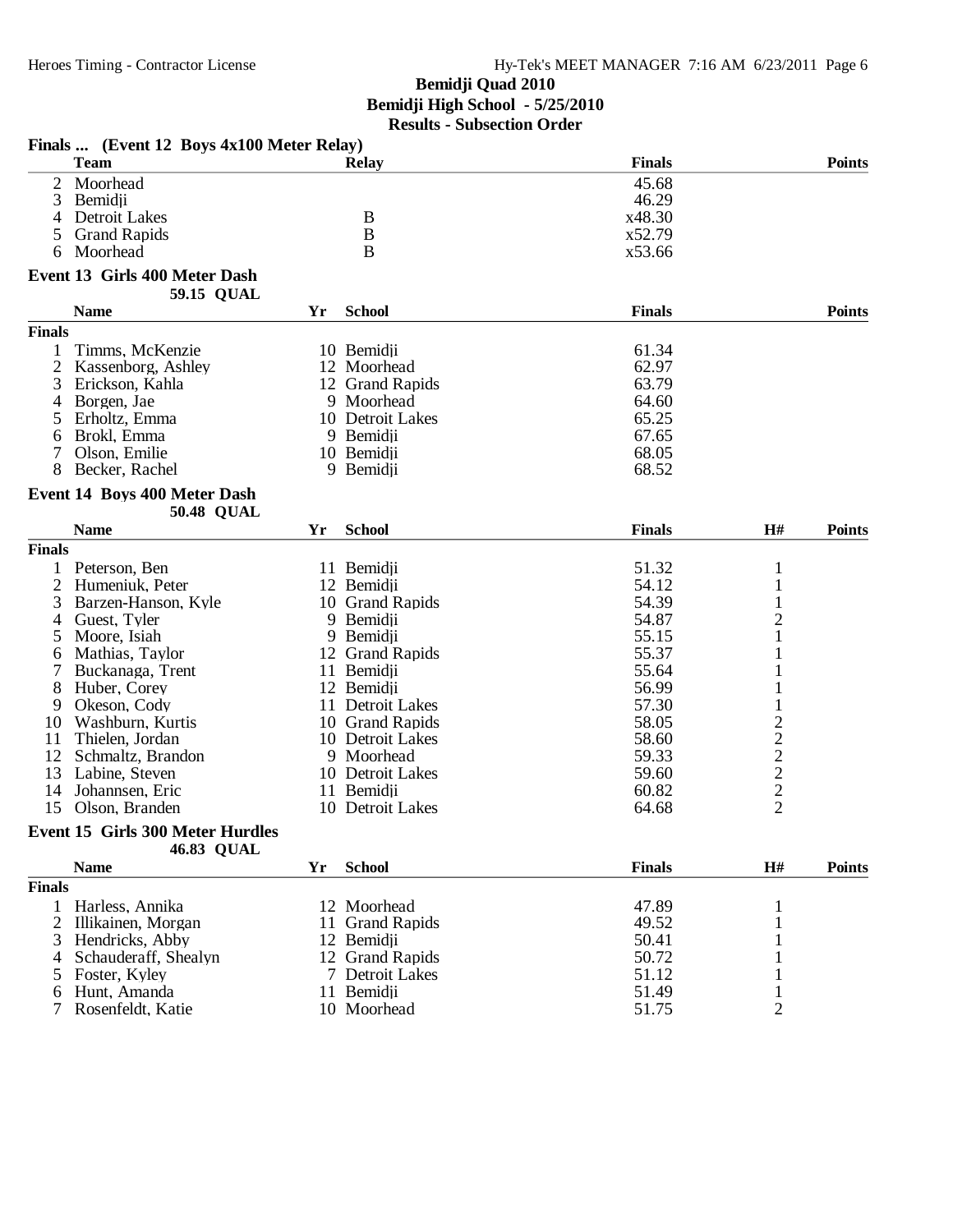18 Connell, Mikayla

#### **Bemidji Quad 2010 Bemidji High School - 5/25/2010 Results - Subsection Order**

|                | <b>Name</b>                            | Yr | <b>School</b>       | <b>Finals</b> | H#                                                | <b>Points</b> |
|----------------|----------------------------------------|----|---------------------|---------------|---------------------------------------------------|---------------|
|                | 8 Erpelding, Maren                     |    | 11 Bemidji          | 53.92         | $\overline{c}$                                    |               |
| 9              | Frey, Steph                            |    | 9 Bemidji           | 53.98         |                                                   |               |
| 10             | Grundstrom, Tatum                      |    | 10 Moorhead         | 54.02         | $\begin{array}{c}\n2 \\ 2 \\ 2 \\ 2\n\end{array}$ |               |
| 11             | Oakes, Leanne                          |    | 9 Bemidji           | 55.30         |                                                   |               |
| 12             | Verchota, Allie                        |    | 10 Bemidji          | 56.36         |                                                   |               |
| 13             | Wilcox, Nicolette                      |    | 9 Bemidji           | 59.46         |                                                   |               |
|                | <b>Event 16 Boys 300 Meter Hurdles</b> |    |                     |               |                                                   |               |
|                | <b>40.71 QUAL</b>                      |    |                     |               |                                                   |               |
|                | <b>Name</b>                            | Yr | <b>School</b>       | <b>Finals</b> | H#                                                | <b>Points</b> |
| <b>Finals</b>  |                                        |    |                     |               |                                                   |               |
|                | Golling, Michael                       |    | 12 Moorhead         | 42.38         | 1                                                 |               |
| $\overline{2}$ | Bye, Erik                              |    | 10 Moorhead         | 43.48         | 1                                                 |               |
| 3              | Hawkins, Garrett                       |    | 11 Moorhead         | 43.91         |                                                   |               |
| 4              | Hanson, Adam                           |    | 9 Moorhead          | 44.88         |                                                   |               |
| 5              | Koerbitz, Nick                         |    | 10 Grand Rapids     | 45.38         |                                                   |               |
| 6              | Okeson, Mike                           |    | 9 Detroit Lakes     | 45.38         |                                                   |               |
| 7              | Clem, Austin                           |    | 9 Detroit Lakes     | 45.51         | $\mathbf{1}$                                      |               |
| 8              | Markey, Jonathan                       |    | 10 Grand Rapids     | 46.98         |                                                   |               |
| 9              | Monke-Lundberg, Luke                   |    | 11 Moorhead         | 47.52         | $22222$<br>$2221$                                 |               |
| 10             | Gubbels, Nick                          |    | 9 Bemidji           | 47.75         |                                                   |               |
| 11             | Sauceda, Troy                          |    | 9 Bemidji           | 50.00         |                                                   |               |
| 12             | Jackson, Parker                        |    | 7 Detroit Lakes     | 50.25         |                                                   |               |
| 13             | Johnson, Cody                          |    | 10 Detroit Lakes    | 50.56         |                                                   |               |
| 14             | Wright, Gabriel                        |    | 10 Moorhead         | 52.01         |                                                   |               |
| 15             | Johnson, Evan                          |    | 9 Moorhead          | 52.12         | $\frac{2}{2}$                                     |               |
| 16             | Lewis, Cole                            | 9  | <b>Grand Rapids</b> | 54.05         |                                                   |               |
|                | Event 17 Girls 800 Meter Run           |    |                     |               |                                                   |               |
|                | 2:20.10 QUAL                           |    |                     |               |                                                   |               |
|                | <b>Name</b>                            | Yr | <b>School</b>       | <b>Finals</b> |                                                   | <b>Points</b> |
| <b>Finals</b>  |                                        |    |                     |               |                                                   |               |
|                | Christian, Morgan                      |    | 12 Moorhead         | 2:24.08       |                                                   |               |
| $\overline{2}$ | Kleinendorst, Kelby                    |    | 12 Grand Rapids     | 2:24.90       |                                                   |               |
| 3              | Drewes, Bailey                         |    | 11 Bemidji          | 2:25.31       |                                                   |               |
| 4              | Shulte, Rachael                        |    | 9 Grand Rapids      | 2:29.04       |                                                   |               |
| 5              | Yokan, Marie                           |    | 11 Detroit Lakes    | 2:29.35       |                                                   |               |
| 6              | Carev. Mikayla                         |    | 11 Moorhead         | 2:32.80       |                                                   |               |

6 Carey, Mikayla 11 Moorhead 2:32.80<br>
7 Edwards, Laura 10 Bemidii 2:34.53 7 Edwards, Laura 10 Bemidii 2:34.53<br>
8 Funk Lauren 10 Moorhead 2:34.95 8 Funk, Lauren 10 Moorhead 2:34.95<br>
9 Anderson, Aspen 8 Grand Rapids 2:36.10 9 Anderson, Aspen 8 Grand Rapids 2:36.10<br>
10 Truedson, Jenna 7 Bemidji 2:36.74 10 Truedson, Jenna 2:36.74<br>
11 Benjamin, Alexandra 9 Moorhead 2:37.16 11 Benjamin, Alexandra 9 Moorhead 2:37.16<br>12 Ullyott, Abby 7 Detroit Lakes 2:38.66 12 Ullyott, Abby 7 Detroit Lakes 2:38.66<br>13 Olson, Miranda 9 Detroit Lakes 2:41.10 13 Olson, Miranda 19 Detroit Lakes 2:41.10 14 Feuillerat, Jill 9 Detroit Lakes 2:44.60 15 Johnson, Callie 9 Detroit Lakes 2:45.18<br>16 Schermer, Alexis 10 Detroit Lakes 2:45.46 16 Schermer, Alexis 10 Detroit Lakes 2:45.46<br>17 Dressen, Hannah 9 Bemidii 2:49.37 17 Dressen, Hannah 19 Bemidji 18 Connell, Mikayla 10 Bemidji 18 Connell, Mikayla 19 Bemidji 18 2:49.72

#### **Finals ... (Event 15 Girls 300 Meter Hurdles)**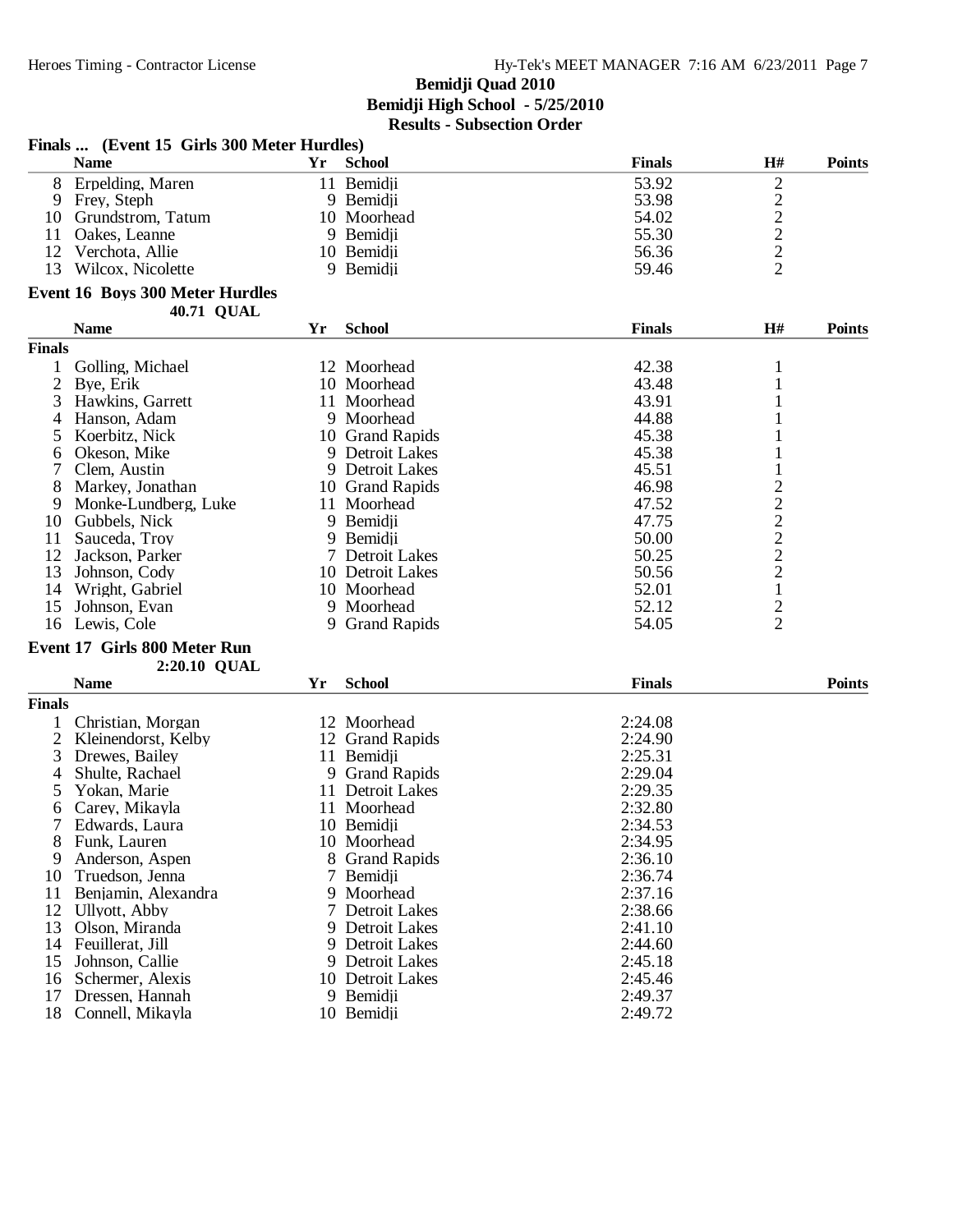|                | Finals  (Event 17 Girls 800 Meter Run) |    |                  |               |             |                         |               |
|----------------|----------------------------------------|----|------------------|---------------|-------------|-------------------------|---------------|
|                | <b>Name</b>                            | Yr | <b>School</b>    | <b>Finals</b> |             |                         | <b>Points</b> |
|                | 19 Oistad, Mackenzie                   |    | 10 Detroit Lakes | 2:51.86       |             |                         |               |
|                | 20 Langworthy, Joellle                 |    | 10 Detroit Lakes | 2:52.67       |             |                         |               |
| 21             | Christenson, Abigail                   |    | 9 Moorhead       | 2:53.47       |             |                         |               |
| 22             | Goetz, Shannon                         |    | 11 Detroit Lakes | 2:56.13       |             |                         |               |
| 23             | Schuller, Anica                        |    | 12 Detroit Lakes | 3:07.50       |             |                         |               |
|                | Event 18 Boys 800 Meter Run            |    |                  |               |             |                         |               |
|                | 1:59.25 QUAL                           |    |                  |               |             |                         |               |
|                | <b>Name</b>                            | Yr | <b>School</b>    | <b>Finals</b> |             |                         | <b>Points</b> |
| <b>Finals</b>  |                                        |    |                  |               |             |                         |               |
| 1              | Schoneberger, Alex                     |    | 11 Bemidii       | 1:58.65       | <b>OUAL</b> |                         |               |
| $\overline{c}$ | Buckanaga, John                        |    | 11 Bemidji       | 2:02.81       |             |                         |               |
| 3              | Dooher, Joe                            |    | 12 Moorhead      | 2:03.26       |             |                         |               |
| 4              | Lee, Matt                              |    | 12 Bemidji       | 2:03.51       |             |                         |               |
| 5              | Sommer, Isak                           |    | 9 Bemidji        | 2:03.69       |             |                         |               |
| 6              | Urban, Jacob                           |    | 11 Bemidji       | 2:04.95       |             |                         |               |
| 7              | Carstens, Moritz                       |    | 12 Grand Rapids  | 2:05.24       |             |                         |               |
| 8              | Johnson, Leif                          |    | 12 Detroit Lakes | 2:06.04       |             |                         |               |
| 9              | McGuire, Daniel                        |    | 10 Grand Rapids  | 2:06.37       |             |                         |               |
| 10             | Roach, Gabe                            |    | 9 Moorhead       | 2:08.98       |             |                         |               |
| 11             | Skelly, Zac                            |    | 11 Grand Rapids  | 2:09.34       |             |                         |               |
| 12             | Hulsebus, Scott                        |    | 10 Bemidji       | 2:11.46       |             |                         |               |
| 13             | Seado, Richard                         |    | 9 Bemidji        | 2:11.84       |             |                         |               |
| 14             | Vesldahl, Ryan                         |    | 12 Moorhead      | 2:15.03       |             |                         |               |
| 15             | Glen, Matt                             |    | 9 Bemidji        | 2:15.22       |             |                         |               |
| 16             | Hendrickson, Elias                     |    | 9 Bemidji        | 2:15.35       |             |                         |               |
| 17             | Tigges, Christian                      |    | 9 Detroit Lakes  | 2:15.78       |             |                         |               |
| 18             | Washburn, Kurtis                       |    | 10 Grand Rapids  | 2:18.87       |             |                         |               |
| 19             | Martinez, Tre`                         |    | 12 Detroit Lakes | 2:21.79       |             |                         |               |
|                |                                        |    |                  |               |             |                         |               |
| 20             | Kimball, Jordan                        |    | 9 Detroit Lakes  | 2:34.99       |             |                         |               |
| 21             | Singer, Nolan                          |    | 8 Detroit Lakes  | 2:38.99       |             |                         |               |
| 22             | Noonan, Shawn                          |    | 9 Detroit Lakes  | 3:05.42       |             |                         |               |
|                | Event 19 Girls 200 Meter Dash          |    |                  |               |             |                         |               |
|                | <b>26.38 QUAL</b>                      |    |                  |               |             | H#                      |               |
| <b>Finals</b>  | <b>Name</b>                            | Yr | <b>School</b>    | <b>Finals</b> |             |                         | <b>Points</b> |
|                |                                        |    | 11 Grand Rapids  | 25.77         | <b>QUAL</b> |                         |               |
|                | Mattson, Lindsy                        |    |                  |               |             | 1                       |               |
|                | 2 Heinecke, Lindsey                    |    | 7 Detroit Lakes  | 26.76         |             | 1                       |               |
| 3              | Bardwell, Blake                        |    | 9 Bemidji        | 27.53         |             | 1                       |               |
| 4              | Ellies, Tia                            |    | 11 Grand Rapids  | 28.84         |             | 1                       |               |
| 5              | Borgen, Brooke                         |    | 9 Moorhead       | 29.12         |             | 1                       |               |
| 6              | Hruby, Olivia                          |    | 12 Bemidji       | 29.25         |             | $\overline{c}$          |               |
|                | Kincannon, Jasmine                     |    | 10 Grand Rapids  | 29.82         |             | $\overline{\mathbf{c}}$ |               |
| 8              | Wood, Sophie                           |    | 7 Detroit Lakes  | 29.98         |             | $\mathbf{1}$            |               |
| 9              | Spry, Josie                            |    | 9 Bemidji        | 30.16         |             | 2                       |               |
| 10             | Steever, Greta                         |    | 9 Bemidji        | 30.37         |             | $\overline{c}$          |               |
| 11             | Jorgenson, Hailey                      |    | 7 Detroit Lakes  | 31.01         |             | $\overline{c}$          |               |
| 12             | Montplaisir, Annise                    |    | 9 Moorhead       | 31.42         |             | $\mathbf 1$             |               |
|                | 13 Benes, Spencer                      |    | 9 Bemidji        | 33.46         |             | $\overline{c}$          |               |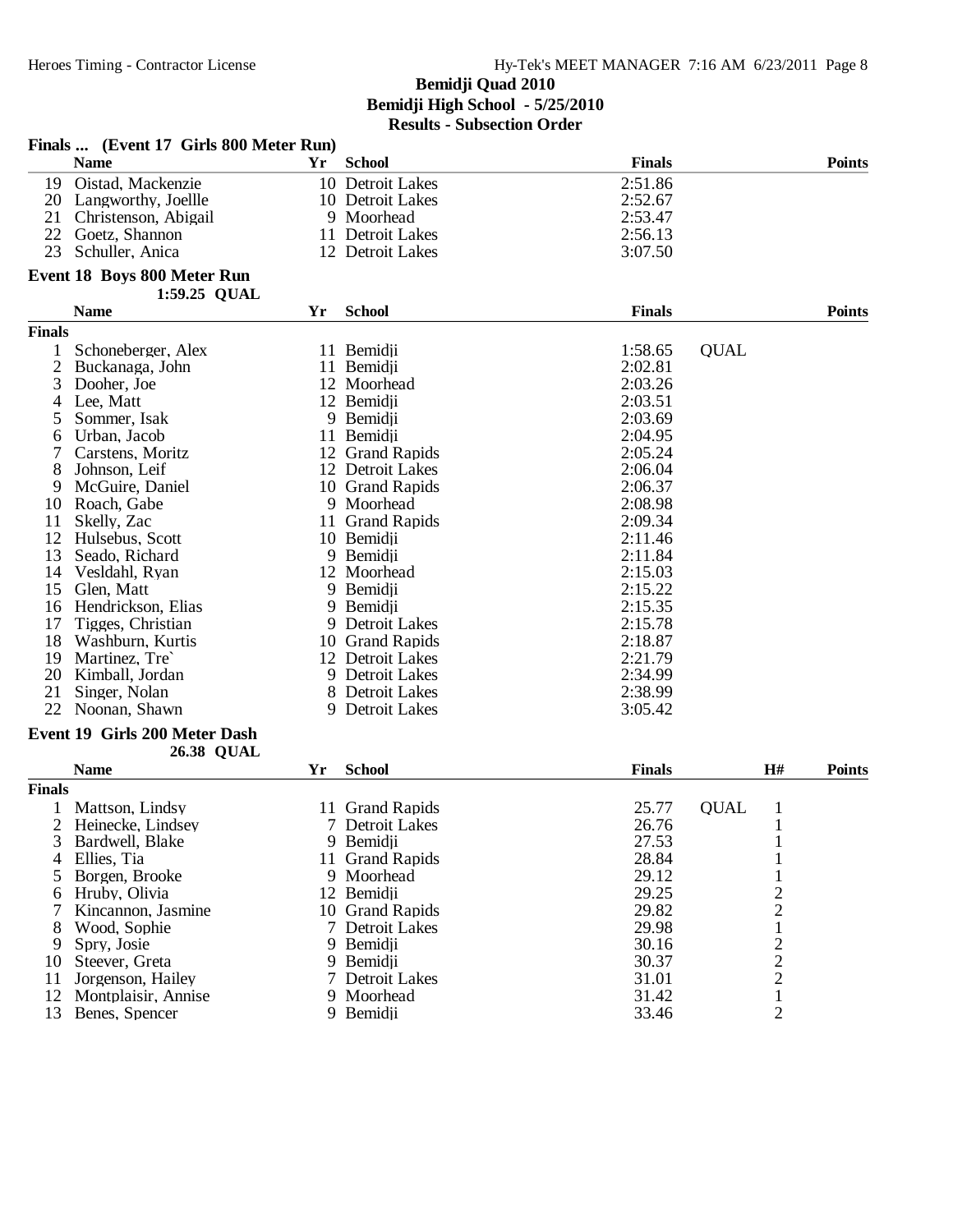|                | Finals  (Event 19 Girls 200 Meter Dash)<br><b>Name</b> | Yr. | <b>School</b>       | <b>Finals</b> | H#                                         | <b>Points</b> |
|----------------|--------------------------------------------------------|-----|---------------------|---------------|--------------------------------------------|---------------|
|                | 14 Mangiamele, Angelica                                |     | 10 Bemidii          | 33.89         | $\mathbf{2}$                               |               |
|                | 15 Carlson, Kylie                                      |     | 9 Bemidji           | 45.18         | $\overline{2}$                             |               |
|                | Event 20 Boys 200 Meter Dash<br><b>23.00 QUAL</b>      |     |                     |               |                                            |               |
|                | <b>Name</b>                                            | Yr  | <b>School</b>       | <b>Finals</b> | $\mathbf{H}$ #                             | <b>Points</b> |
| <b>Finals</b>  |                                                        |     |                     |               |                                            |               |
|                | Livdahl, Evan                                          |     | 11 Moorhead         | 23.72         | $\mathbf{1}$                               |               |
| $\overline{c}$ | Moon, Austin                                           |     | 9 Moorhead          | 23.89         | $\,1\,$                                    |               |
| 3              | Nelson, Kevin                                          |     | 11 Bemidji          | 23.95         |                                            |               |
| 4              | Hawkins, Garrett                                       |     | 11 Moorhead         | 24.42         | $\begin{array}{c} 2 \\ 2 \\ 1 \end{array}$ |               |
| 5              | Schmidt, Michael                                       |     | 10 Moorhead         | 24.54         |                                            |               |
| 6              | Peterson, Sam                                          |     | 9 Bemidji           | 24.89         | $\overline{c}$                             |               |
| 7              | Peterson, Brandon                                      |     | <b>Grand Rapids</b> | 24.94         | $\mathbf{1}$                               |               |
| 8              | Rodenberg, Aaron                                       |     | 12 Grand Rapids     | 25.10         | $\mathbf{1}$                               |               |
| 9              | Larson, Erik                                           |     | 11 Detroit Lakes    | 25.20         | 4                                          |               |
| 10             | Mangni, Eli                                            |     | 8 Grand Rapids      | 25.36         | $\mathbf{1}$                               |               |
| 11             | Koerbitz, Nick                                         |     | 10 Grand Rapids     | 25.37         |                                            |               |
| 12             | Peterson, Ben                                          |     | 11 Bemidji          | 25.54         | $\frac{2}{2}$                              |               |
| 13             | Heuwe, Kyle                                            |     | 11 Bemidji          | 25.57         | $\overline{\mathcal{L}}$                   |               |
| 14             | Hawkinson, Greg                                        |     | 10 Grand Rapids     | 25.71         |                                            |               |
| 15             | Dutton, Bryce                                          |     | 11 Detroit Lakes    | 25.84         | $\frac{2}{4}$                              |               |
| 16             | King, Travis                                           |     | 10 Detroit Lakes    | 26.05         |                                            |               |
| 17             | Johnson, Evan                                          |     | 9 Moorhead          | 26.06         | $\frac{3}{1}$                              |               |
| 18             | Johannsen, Eric                                        |     | 11 Bemidji          | 26.25         |                                            |               |
| 19             | Duchene, Hunter                                        |     | 9 Detroit Lakes     | 26.43         | 233233                                     |               |
| 20             | Tschudi, Wyllie                                        |     | 9 Bemidji           | 26.61         |                                            |               |
| 21             | Ramsted Skoyles, Dylan                                 |     | 11 Detroit Lakes    | 26.86         |                                            |               |
| 22             | Benson, Cade                                           |     | 7 Detroit Lakes     | 26.89         |                                            |               |
| 23             | McKagan, Tim                                           |     | 9 Detroit Lakes     | 27.04         |                                            |               |
| 24             | Schmaltz, Brandon                                      |     | 9 Moorhead          | 27.39         |                                            |               |
| 25             | Ybarra, Anthony                                        |     | 12 Grand Rapids     | 27.79         | $\overline{\mathcal{A}}$                   |               |
| 26             | Hallisey, Johnathan                                    |     | 7 Detroit Lakes     | 28.08         | 3                                          |               |
| 27             | Holcomb, Zach                                          |     | 9 Grand Rapids      | 28.95         | 4                                          |               |
| 28             | Mickelson, Josh                                        |     | 9 Detroit Lakes     | 29.62         | 4                                          |               |
|                | Event 21 Girls 3200 Meter Run<br>11:17.47 QUAL         |     |                     |               |                                            |               |
|                | <b>Name</b>                                            | Yr  | <b>School</b>       | <b>Finals</b> |                                            | <b>Points</b> |
| <b>Finals</b>  |                                                        |     |                     |               |                                            |               |
| 1              | Truedson, Kim                                          |     | 10 Bemidji          | 12:00.02      |                                            |               |
| $\overline{2}$ | Randklev, Mackenzie                                    |     | 10 Moorhead         | 12:00.93      |                                            |               |
| 3              | Polomny, Tayler                                        |     | 11 Moorhead         | 12:20.39      |                                            |               |
| $\overline{4}$ | Ostlie, McCall                                         |     | 12 Moorhead         | 12:34.25      |                                            |               |
| 5              | Baker, Kaya                                            |     | 9 Grand Rapids      | 13:05.40      |                                            |               |
| 6              | Brokl, Emma                                            |     | 9 Bemidii           | 14:11.38      |                                            |               |
| 7              | Ochoa, Tania                                           |     | 12 Detroit Lakes    | 15:08.03      |                                            |               |
|                |                                                        |     |                     |               |                                            |               |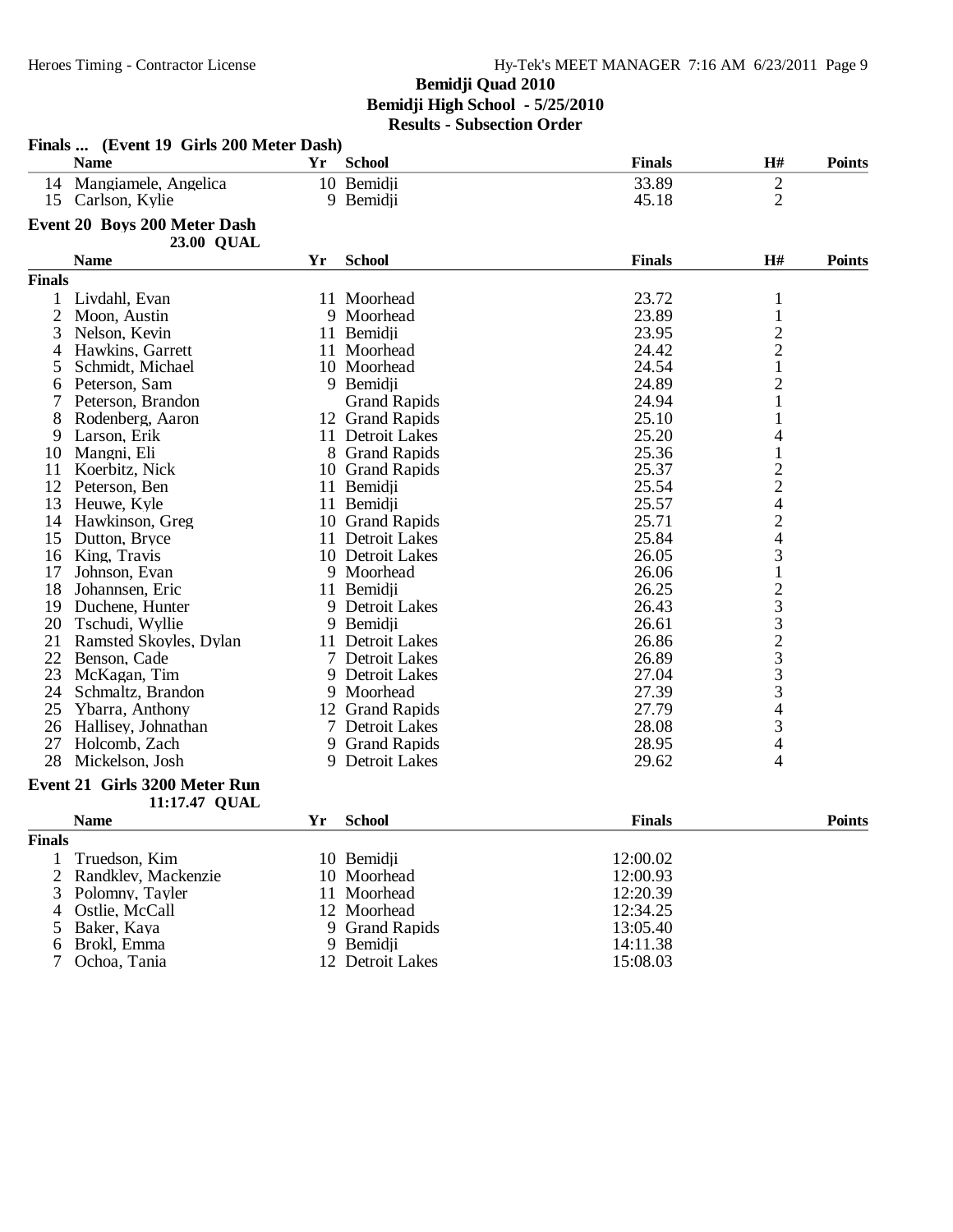# **Event 22 Boys 3200 Meter Run**

|                | 9:47.81 QUAL                     |        |                      |               |               |
|----------------|----------------------------------|--------|----------------------|---------------|---------------|
|                | <b>Name</b>                      | Yr     | <b>School</b>        | <b>Finals</b> | <b>Points</b> |
| <b>Finals</b>  |                                  |        |                      |               |               |
| 1              | Ellingson, Glen                  |        | 10 Moorhead          | 10:03.79      |               |
| $\overline{2}$ | Olson, Ezra                      |        | 9 Moorhead           | 10:17.73      |               |
| 3              | Bakken, Patrick                  |        | 10 Detroit Lakes     | 11:03.55      |               |
| 4              | Sorenson, Erik                   |        | 9 Bemidji            | 11:27.26      |               |
| 5              | Suits-Baer, Benjamin             |        | 10 Moorhead          | 11:27.59      |               |
| 6              | Bernier, Mitchell                |        | 10 Moorhead          | 11:47.71      |               |
| 7              | Benson, Sam                      |        | 9 Moorhead           | 12:26.15      |               |
| 8              | Gelbart, Byrn                    |        | 9 Moorhead           | 13:04.78      |               |
|                | Event 23 Girls 4x400 Meter Relay |        |                      |               |               |
|                | 4:06.29 QUAL                     |        |                      |               |               |
|                | <b>Team</b>                      |        | <b>Relay</b>         | <b>Finals</b> | <b>Points</b> |
| <b>Finals</b>  |                                  |        |                      |               |               |
|                | <b>Grand Rapids</b>              |        |                      | 4:08.30       |               |
| $\overline{2}$ | Moorhead                         |        |                      | 4:11.30       |               |
| 3              | Moorhead                         |        | $\bf{B}$             | x4:14.00      |               |
| 4              | Bemidji                          |        |                      | 4:22.94       |               |
| 5              | Bemidji                          |        | B                    | x4:36.69      |               |
| 6              | Bemidji                          |        | $\mathcal{C}$        | x4:42.11      |               |
| 7              | Bemidji                          |        | D                    | x4:42.41      |               |
| 8              | Detroit Lakes                    |        |                      | 4:44.87       |               |
| 9              | Moorhead                         |        | $\mathcal{C}$        | x5:03.99      |               |
|                | Event 24 Boys 4x400 Meter Relay  |        |                      |               |               |
|                | 3:29.72 QUAL                     |        |                      |               |               |
|                | <b>Team</b>                      |        | <b>Relay</b>         | <b>Finals</b> | <b>Points</b> |
| <b>Finals</b>  |                                  |        |                      |               |               |
|                | Bemidji                          |        |                      | 3:31.80       |               |
| 2              | Bemidji                          |        | $\bf{B}$             | x3:41.53      |               |
| 3              | <b>Grand Rapids</b>              |        |                      | 3:42.96       |               |
| 4              | Moorhead                         |        |                      | 3:44.00       |               |
| 5              | Moorhead                         |        | B                    | x3:44.06      |               |
| 6              | Bemidji                          |        | $\mathcal{C}$        | x3:46.93      |               |
|                | <b>Detroit Lakes</b>             |        |                      | 3:48.07       |               |
| 8              | Moorhead                         |        | $\mathsf{C}$         | x3:55.50      |               |
| 9              | <b>Grand Rapids</b>              |        | $\bf{B}$             | x3:55.94      |               |
|                | <b>Event 25 Girls Long Jump</b>  |        |                      |               |               |
|                | 16-09.00 QUAL                    |        |                      |               |               |
|                | <b>Name</b>                      | Yr     | <b>School</b>        | <b>Finals</b> | <b>Points</b> |
| <b>Finals</b>  |                                  |        |                      |               |               |
| $\mathbf{1}$   | Halbur, Bre                      |        | 11 Detroit Lakes     | 16-05.25      |               |
| 2              | Koss, Brittany                   |        | 10 Grand Rapids      | 15-02.25      |               |
| 3              | Mattson, Lindsy                  | 11     | <b>Grand Rapids</b>  | 15-00.00      |               |
| 4              | Klemetson, Chelsea               | 11     | Moorhead             | 14-11.75      |               |
| 5              | Berg, Allison                    | $\tau$ | <b>Detroit Lakes</b> | 14-10.50      |               |
| 6              | Jackson, Rose                    |        | 9 Detroit Lakes      | 14-04.00      |               |
| 7              | Spry, Josie                      |        | 9 Bemidji            | 14-02.50      |               |
|                |                                  |        |                      |               |               |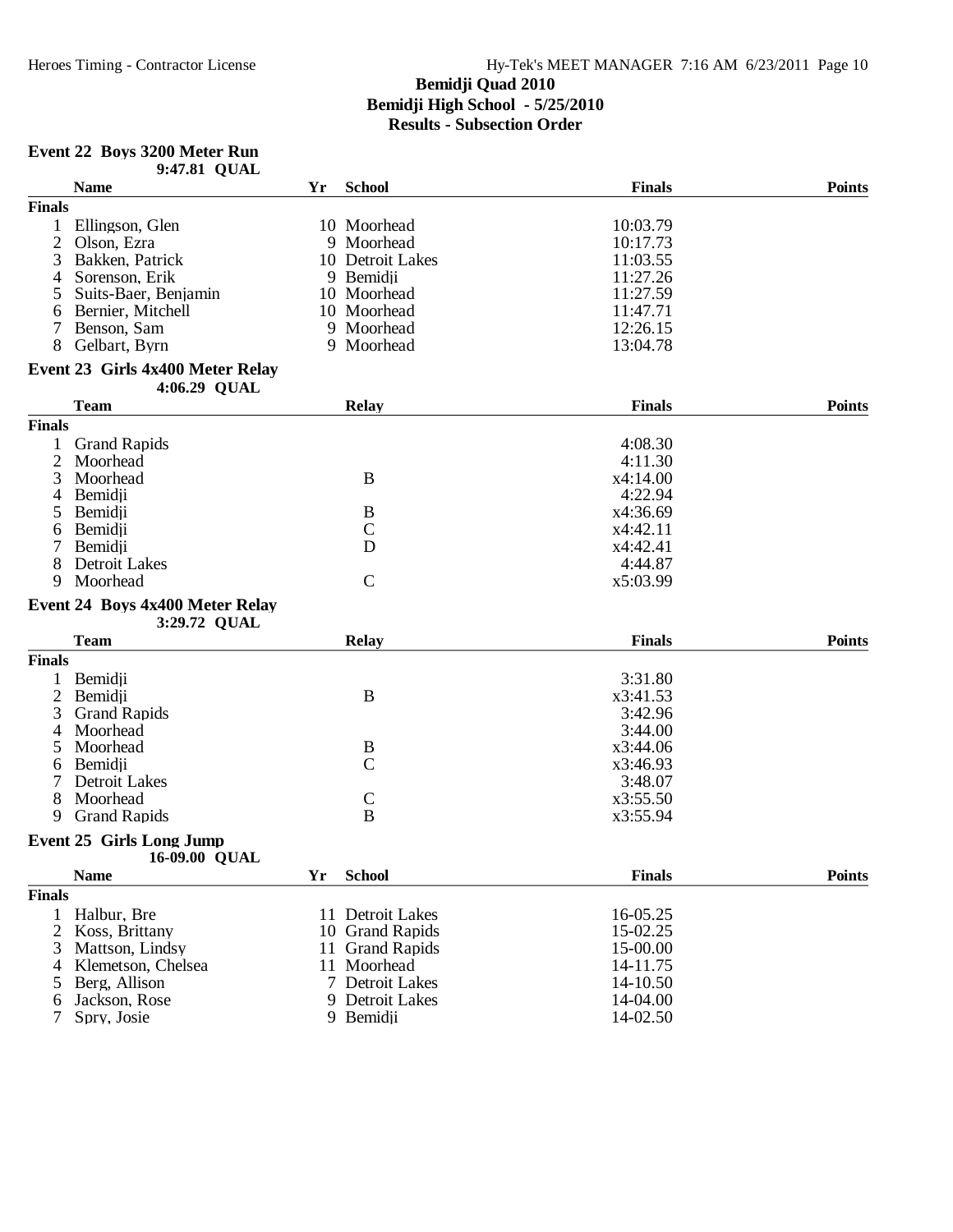|  |  |  | Finals  (Event 25 Girls Long Jump) |  |
|--|--|--|------------------------------------|--|
|--|--|--|------------------------------------|--|

|               | <b>Name</b>                       | Yr | <b>School</b>                       | <b>Finals</b> | <b>Points</b> |
|---------------|-----------------------------------|----|-------------------------------------|---------------|---------------|
| 8             | Thomson, Brittany                 |    | 12 Detroit Lakes                    | 14-02.00      |               |
| 9             | Payne, Emily                      |    | 9 Detroit Lakes                     | 13-11.25      |               |
| 10            | Lembke, Katherine                 |    | 10 Detroit Lakes                    | 13-08.75      |               |
| 11            | Ellies, Tia                       |    | 11 Grand Rapids                     | 13-05.25      |               |
| 12            | Lindquist, Megan                  |    | 9 Detroit Lakes                     | 13-03.00      |               |
| 13            | Schlauderaff, Savannah            |    | 10 Grand Rapids                     | 13-02.75      |               |
| 14            | Hruby, Olivia                     |    | 12 Bemidji                          | 13-02.00      |               |
| 15            | Borgeson, Marta                   |    | 12 Detroit Lakes                    | 13-01.00      |               |
| 16            | Holte, Danielle                   |    | 10 Moorhead                         | 13-00.50      |               |
| 16            | Borgen, Jae                       |    | 9 Moorhead                          | 13-00.50      |               |
| 18            | Fitzgerald, Meghan                |    | 12 Moorhead                         | 13-00.25      |               |
| 19            | Baker, Andi                       |    | 10 Grand Rapids                     | 12-05.00      |               |
| 20            | Major, Andrea                     |    | 10 Grand Rapids                     | 12-03.00      |               |
| 21            | Casselton, Amanda                 | 11 | Moorhead                            | 12-02.00      |               |
| 22            | Eischens, Brittany                |    | 10 Detroit Lakes                    | 12-01.00      |               |
| 23            | Serich, Dahlis                    |    | 10 Grand Rapids                     | 11-11.75      |               |
| 24            | Rostvold, Lynn                    |    | 10 Grand Rapids                     | 11-08.00      |               |
| 24            | Dumm, Mackenzie                   |    | 8 Grand Rapids                      | 11-08.00      |               |
| 26            | Prochazka, Tess                   | 7  | <b>Grand Rapids</b>                 | 11-06.25      |               |
| 27            | Milner, Katie                     |    | 11 Detroit Lakes                    | 10-05.75      |               |
| 28            | Krause, Abby                      |    | 9 Detroit Lakes                     | 10-04.25      |               |
| $---$         | Stefan, Troyanna                  |    | 11 Grand Rapids                     | <b>ND</b>     |               |
|               | <b>Event 26 Boys Long Jump</b>    |    |                                     |               |               |
|               | 20-09.00 QUAL                     |    |                                     |               |               |
|               |                                   |    |                                     |               |               |
|               | <b>Name</b>                       | Yr | <b>School</b>                       | <b>Finals</b> | <b>Points</b> |
| <b>Finals</b> |                                   |    |                                     |               |               |
| 1             | Rude, Ryan                        |    | 11 Bemidji                          | 18-05.50      |               |
| 2             | Hawkins, Garrett                  | 11 | Moorhead                            | 18-05.00      |               |
| 3             | Griffith, Nick                    |    | 10 Detroit Lakes                    | 18-00.25      |               |
| 4             | Golling, Michael                  |    | 12 Moorhead                         | 17-11.75      |               |
| 5             |                                   |    |                                     | 17-07.75      |               |
| 6             | Virkus, Jake<br>Kalberer, Ryan    |    | 12 Grand Rapids<br>10 Detroit Lakes | 17-05.00      |               |
| 7             | Dahl, Jordan                      |    |                                     | 17-05.00      |               |
| 8             | Eggebraaten, Josh                 |    | 12 Bemidji<br>11 Detroit Lakes      | 17-00.00      |               |
| 9             | Aultman, Josiah                   |    | 12 Grand Rapids                     | 17-00.00      |               |
| 10            | Kilday, Daniel                    |    | 12 Bemidji                          | 16-01.50      |               |
| 11            | Mangni, Eli                       |    | 8 Grand Rapids                      | 15-11.00      |               |
| 12            | Rodenberg, Aaron                  |    | 12 Grand Rapids                     | 15-05.75      |               |
| 13            | Heuwe, Kyle                       |    | 11 Bemidji                          | 15-05.50      |               |
| 13            | Carstens, Moritz                  |    | 12 Grand Rapids                     | 15-05.50      |               |
| 15            | Thielen, Jordan                   |    | 10 Detroit Lakes                    | 15-05.00      |               |
| 16            | Clark, Enoah                      |    | 12 Bemidji                          | 15-00.50      |               |
| 17            | Tigges, Christian                 |    | 9 Detroit Lakes                     | 14-02.00      |               |
| 18            | Johnson, Montana                  |    | 9 Detroit Lakes                     | 13-11.00      |               |
| 19            | Hager, Joe                        |    | 10 Detroit Lakes                    | 13-10.75      |               |
| 20            | Schulte, Duston                   |    | 12 Grand Rapids                     | 13-10.50      |               |
| 21            | Eggebraaten, Luke                 |    | 8 Detroit Lakes                     | 13-09.00      |               |
| 22            | Mickelson, Josh<br>23 Foltz, Clem |    | 9 Detroit Lakes                     | 13-07.50      |               |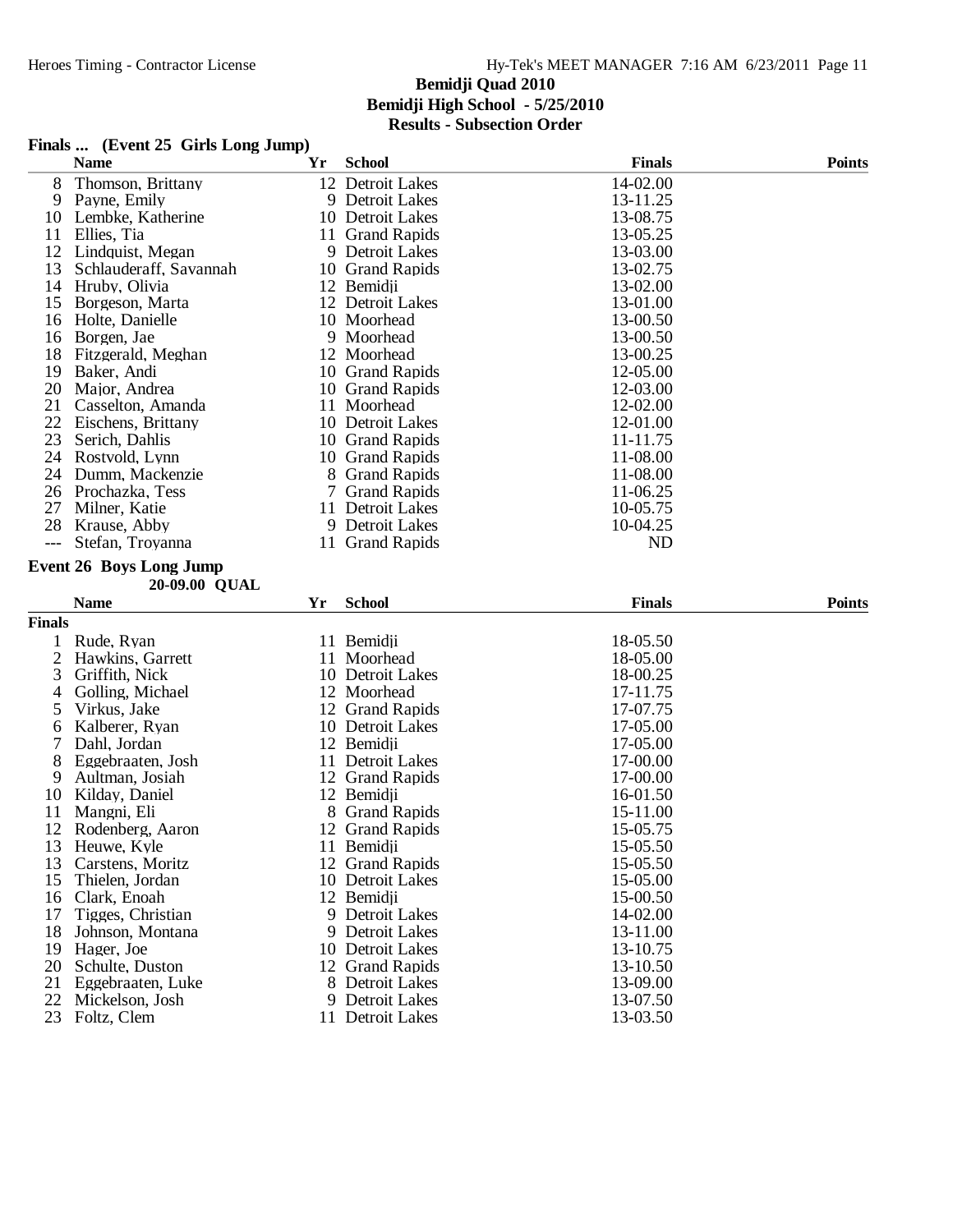|                | Finals  (Event 26 Boys Long Jump)                  |     |                                     |                        |               |
|----------------|----------------------------------------------------|-----|-------------------------------------|------------------------|---------------|
|                | <b>Name</b>                                        | Yr  | <b>School</b>                       | <b>Finals</b>          | <b>Points</b> |
| 24             | Cone, Alex                                         |     | 12 Grand Rapids                     | 12-10.50               |               |
| 25             | Hagley, Michael                                    |     | 12 Grand Rapids                     | 12-09.50               |               |
| 26             | Ybarra, Anthony                                    |     | 12 Grand Rapids                     | 12-04.00               |               |
| 27             | King, Travis                                       |     | 10 Detroit Lakes                    | 11-04.00               |               |
|                | <b>Event 27 Girls Triple Jump</b><br>35-04.00 QUAL |     |                                     |                        |               |
|                | <b>Name</b>                                        | Yr  | <b>School</b>                       | <b>Finals</b>          | <b>Points</b> |
| <b>Finals</b>  |                                                    |     |                                     |                        |               |
|                | Lang, Kayla                                        |     | 12 Detroit Lakes                    | 33-09.00               |               |
| 2              | Becker, Rachel                                     |     | 9 Bemidji                           | 33-02.50               |               |
| 3              | Berg, Allison                                      |     | 7 Detroit Lakes                     | 32-05.50               |               |
| 4              | Edwards, Laura                                     |     | 10 Bemidji                          | 32-01.25               |               |
| 5              | Frey, Steph                                        |     | 9 Bemidji                           | 31-11.50               |               |
| 6              | Peterson, Amber                                    |     | 9 Bemidji                           | 31-00.00               |               |
| 7              | Schermer, Alexis                                   |     | 10 Detroit Lakes                    | 30-11.00               |               |
| 8              | Petersen, Karley                                   |     | 10 Grand Rapids                     | 29-10.00               |               |
| 9              | Geislinger, Abby                                   |     | 8 Grand Rapids                      | 29-00.50               |               |
| 10             | Schlauderaff, Savannah                             |     | 10 Grand Rapids                     | 28-06.00               |               |
| 11             | Casselton, Amanda                                  |     | 11 Moorhead                         | 28-04.50               |               |
| 12             | Rostvold, Lynn                                     |     | 10 Grand Rapids                     | 27-10.50               |               |
| 13             | Lengerhuis, Kristina                               |     | 12 Bemidji                          | 26-06.50               |               |
|                | <b>Event 28 Boys Triple Jump</b>                   |     |                                     |                        |               |
|                | 43-00.00 QUAL                                      |     |                                     |                        |               |
|                | <b>Name</b>                                        | Yr  | <b>School</b>                       | <b>Finals</b>          | <b>Points</b> |
| <b>Finals</b>  |                                                    |     |                                     |                        |               |
|                | Rude, Ryan                                         |     | 11 Bemidji                          | 41-09.50               |               |
| $\overline{c}$ | Kalberer, Ryan                                     |     | 10 Detroit Lakes                    | 39-07.00               |               |
| 3              | Griffith, Nick                                     |     | 10 Detroit Lakes                    | 38-02.00               |               |
| 4              | Grossman, Mike                                     |     | 12 Grand Rapids                     | 38-01.00               |               |
| 5              | Wright, Gabriel                                    |     | 10 Moorhead                         | 37-07.00               |               |
| 6              | Hanson, Adam                                       |     | 9 Moorhead                          | 36-00.00               |               |
|                | Heuwe, Kyle                                        |     | 11 Bemidji                          | 35-07.00               |               |
| 8              | Labine, Steven                                     |     | 10 Detroit Lakes                    | 35-06.00               |               |
| 9              | Hawkins, Garrett                                   |     | 11 Moorhead                         | 35-04.50               |               |
| 10<br>11       | Larson, Erik                                       |     | 11 Detroit Lakes<br>10 Grand Rapids | 33-08.00<br>33-02.00   |               |
| 12             | Spoden, Micheal<br>Johnson, Cody                   |     |                                     |                        |               |
|                | 13 Markey, Jonathan                                |     | 10 Detroit Lakes<br>10 Grand Rapids | 31-11.00<br>31-07.00   |               |
|                | Kilday, Daniel                                     |     | 12 Bemidji                          | <b>ND</b>              |               |
|                |                                                    |     |                                     |                        |               |
|                | Event 29 Girls High Jump                           |     |                                     |                        |               |
|                | 5-04.00 QUAL                                       |     |                                     |                        |               |
|                | <b>Name</b>                                        | Yr. | <b>School</b>                       | <b>Finals</b>          | <b>Points</b> |
| <b>Finals</b>  | Klemetson, Chelsea                                 |     |                                     |                        |               |
| $\mathbf{1}$   |                                                    |     | 11 Moorhead                         | 5-04.00                | <b>QUAL</b>   |
| 2              | Schermer, Alexis<br>Ellies, Tia                    |     | 10 Detroit Lakes<br>11 Grand Rapids | 5-02.00<br>$5 - 00.00$ |               |
|                | Hunt, Amanda                                       |     | 11 Bemidji                          | $5 - 00.00$            |               |
|                |                                                    |     |                                     |                        |               |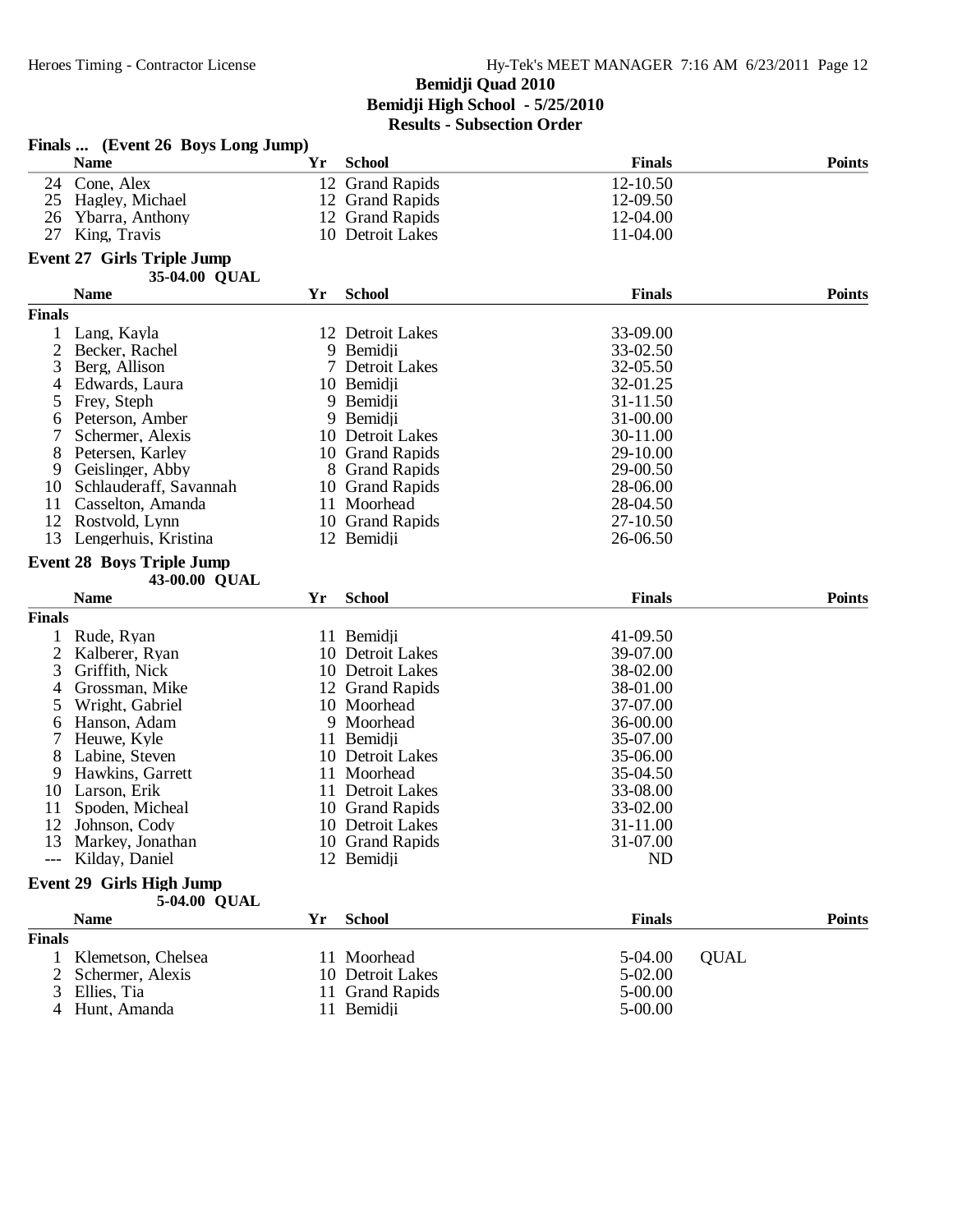#### **Finals ... (Event 29 Girls High Jump)**

|               | <b>Name</b>                            | Yr | <b>School</b>                 | <b>Finals</b>   | <b>Points</b> |
|---------------|----------------------------------------|----|-------------------------------|-----------------|---------------|
| 5             | Lang, Kayla                            |    | 12 Detroit Lakes              | 5-00.00         |               |
| 6             | Jones, Breanne                         |    | 12 Grand Rapids               | 4-08.00         |               |
| 6             | Lindquist, Megan                       | 9  | Detroit Lakes                 | 4-08.00         |               |
| 8             | Borgen, Jae                            | 9  | Moorhead                      | 4-08.00         |               |
| 9             | Mattson, Sidney                        | 7  | <b>Grand Rapids</b>           | 4-06.00         |               |
| 9             | Vomhof, Kate                           |    | 12 Detroit Lakes              | 4-06.00         |               |
| 9             | Payne, Emily                           |    | 9 Detroit Lakes               | 4-06.00         |               |
| 12            | Petersen, Karley                       |    | 10 Grand Rapids               | 4-03.00         |               |
| 12            | Gray, Courtney                         |    | 10 Detroit Lakes              | 4-03.00         |               |
| 12            | Gronhovd, Danielle                     |    | 9 Bemidji                     | 4-03.00         |               |
| 12            | Kauffman, Lauren                       |    | 12 Detroit Lakes              | 4-03.00         |               |
| 12            | Lembke, Katherine                      |    | 10 Detroit Lakes              | 4-03.00         |               |
| 12            | Fitzgerald, Meghan                     |    | 12 Moorhead                   | 4-03.00         |               |
| 12            | Mason, Tiffany                         |    | 12 Bemidji                    | 4-03.00         |               |
| 12            | Brady, Hannah                          | 8  | Detroit Lakes                 | 4-03.00         |               |
| 12            | Wood, Emma                             | 9  | Detroit Lakes                 | 4-03.00         |               |
| 12            | Serich, Dahlis                         |    | 10 Grand Rapids               | 4-03.00         |               |
| 12            | Lengerhuis, Kristina                   |    | 12 Bemidji                    | 4-03.00         |               |
| 23            | Jorgenson, Hailey                      |    | 7 Detroit Lakes               | $4 - 00.00$     |               |
| 23            | Borgeson, Marta                        |    | 12 Detroit Lakes              | 4-00.00         |               |
| $---$         | Stefan, Troyanna                       |    | 11 Grand Rapids               | <b>NH</b>       |               |
| $---$         | Eischens, Brittany                     |    | 10 Detroit Lakes              | <b>NH</b>       |               |
|               |                                        |    |                               |                 |               |
|               | <b>Event 30 Boys High Jump</b>         |    |                               |                 |               |
|               | 6-03.00 QUAL                           |    |                               |                 |               |
|               |                                        |    |                               |                 |               |
|               | <b>Name</b>                            | Yr | <b>School</b>                 | <b>Finals</b>   | <b>Points</b> |
| <b>Finals</b> |                                        |    |                               |                 |               |
| 1             | Grossman, Mike                         |    | 12 Grand Rapids               | $6 - 02.00$     |               |
| 2             | Virkus, Jake                           |    | 12 Grand Rapids               | $6 - 02.00$     |               |
| 3             | Wright, Gabriel                        |    | 10 Moorhead                   | $6 - 02.00$     |               |
| 4             | Lien, Aaron                            | 9  | Moorhead                      | $5-10.00$       |               |
| 5             | Rude, Ryan                             |    | 11 Bemidji                    | $5-10.00$       |               |
| 6             | Olson, Riley                           |    | 8 Detroit Lakes               | 5-06.00         |               |
| 7             | Flaherty, Patrick                      |    | 10 Grand Rapids               | 5-03.00         |               |
| 8             | Griffith, Nick                         |    | 10 Detroit Lakes              | 5-03.00         |               |
| 9             | Declusian, Zac                         |    | 10 Bemidji                    | 5-03.00         |               |
| 9             | Henry, Jon                             |    | 10 Bemidji                    | 5-03.00         |               |
| 9             | Spoden, Micheal                        |    | 10 Grand Rapids               | 5-03.00         |               |
| 12            | Wheeler, Anthony                       |    | 9 Moorhead                    | 5-03.00         |               |
|               | 12 Sims, Travis                        |    | 12 Detroit Lakes              | 5-03.00         |               |
|               | 14 King, Travis                        |    | 10 Detroit Lakes              | $5 - 00.00$     |               |
| 14            | Thielen, Jordan                        |    | 10 Detroit Lakes              | 5-00.00         |               |
| 14            | Johnson, Cody                          |    | 10 Detroit Lakes              | $5 - 00.00$     |               |
| 14            | Wichmann, Charlie                      |    | 12 Detroit Lakes              | 5-00.00         |               |
| 14            | Happy, Caleb                           |    | 10 Grand Rapids               | $5 - 00.00$     |               |
| 14            | Johnson, Montana                       |    | 9 Detroit Lakes               | 5-00.00         |               |
| $---$         | Foltz, Clem                            |    | 11 Detroit Lakes              | <b>NH</b>       |               |
|               | Schmaltz, Brandon<br>Tigges, Christian |    | 9 Moorhead<br>9 Detroit Lakes | <b>NH</b><br>NH |               |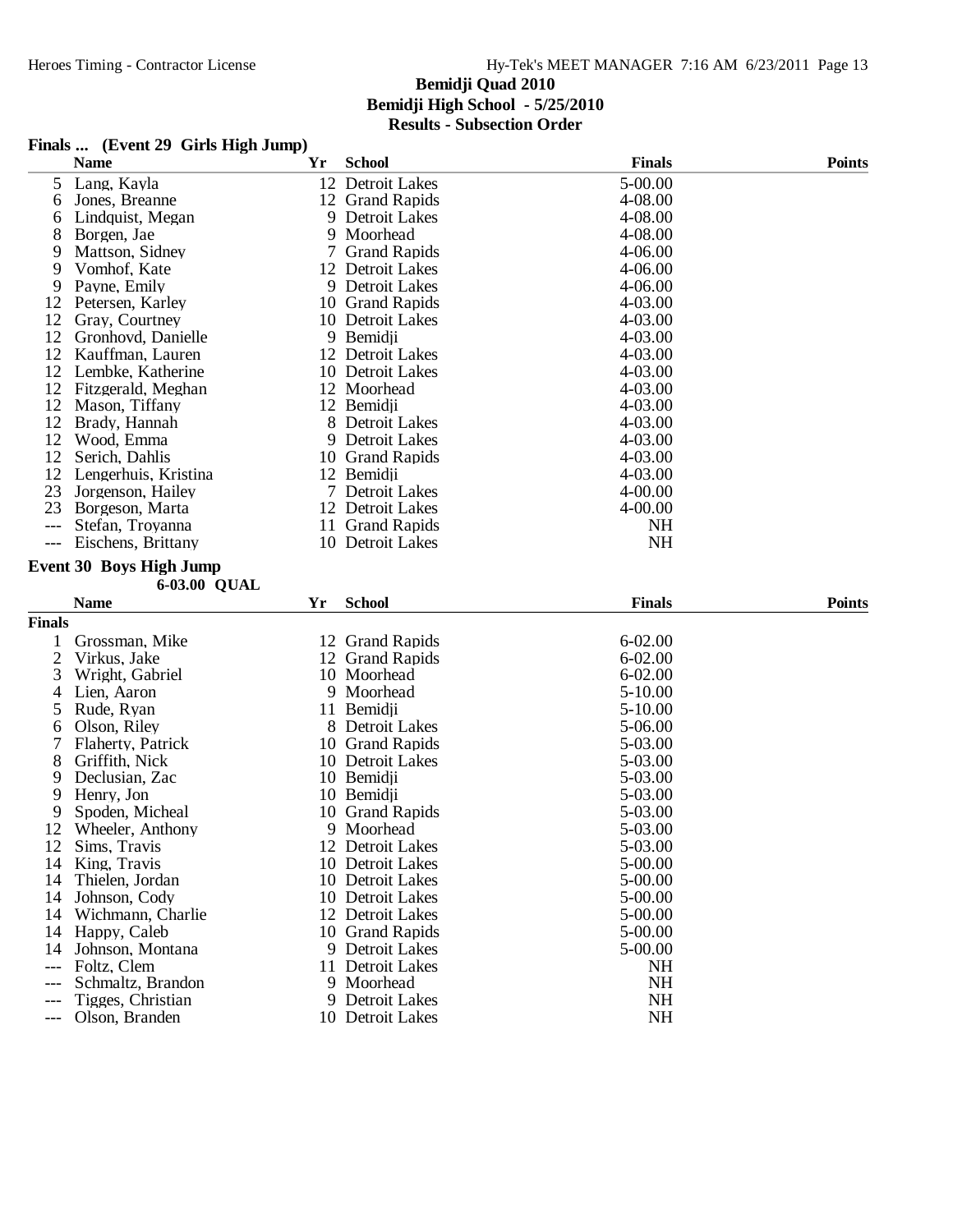# **Event 31 Girls Pole Vault**

|               | 10-01.00 QUAL                   |    |                     |               |               |
|---------------|---------------------------------|----|---------------------|---------------|---------------|
|               | <b>Name</b>                     | Yr | <b>School</b>       | <b>Finals</b> | <b>Points</b> |
| <b>Finals</b> |                                 |    |                     |               |               |
| 1             | Mason, Tiffany                  |    | 12 Bemidji          | 9-06.00       |               |
| 2             | Crawford, Amy                   |    | 11 Detroit Lakes    | $9 - 00.00$   |               |
| 3             | Petersen, Karley                |    | 10 Grand Rapids     | 8-06.00       |               |
| 4             | Peterson, Amber                 |    | 9 Bemidji           | 8-00.00       |               |
| 5             | Major, Andrea                   |    | 10 Grand Rapids     | 7-06.00       |               |
| 6             | Foster, Kyley                   |    | 7 Detroit Lakes     | $7 - 00.00$   |               |
| 7             | Erpelding, Maren                |    | 11 Bemidji          | 7-00.00       |               |
| 8             | Baker, Andi                     |    | 10 Grand Rapids     | 7-00.00       |               |
| 9             | Schlauderaff, Sydney            |    | 9 Grand Rapids      | 7-00.00       |               |
| 10            | Montplaisir, Annise             |    | 9 Moorhead          | 6-06.00       |               |
| 10            | Verchota, Allie                 |    | 10 Bemidji          | 6-06.00       |               |
| 12            | Eiter, Morgan                   |    | 7 Detroit Lakes     | $6 - 00.00$   |               |
| 12            | Vomhof, Kate                    |    | 12 Detroit Lakes    | $6 - 00.00$   |               |
|               | <b>Event 32 Boys Pole Vault</b> |    |                     |               |               |
|               | 13-02.00 QUAL                   |    |                     |               |               |
|               | <b>Name</b>                     | Yr | <b>School</b>       | <b>Finals</b> | <b>Points</b> |
| <b>Finals</b> |                                 |    |                     |               |               |
|               | Mondry, Nate                    |    | 10 Grand Rapids     | 12-00.00      |               |
| 2             | Flaherty, Patrick               | 10 | <b>Grand Rapids</b> | 10-06.00      |               |
| 3             | Huber, Corey                    |    | 12 Bemidji          | 10-06.00      |               |
| 4             | Hagley, Michael                 |    | 12 Grand Rapids     | 10-00.00      |               |
| 5             | Sims, Travis                    |    | 12 Detroit Lakes    | 10-00.00      |               |
| 6             | Henry, Jon                      |    | 10 Bemidji          | 10-00.00      |               |
|               | Rogness, Ryan                   |    | 9 Moorhead          | $9 - 00.00$   |               |
| 8             | Happy, Caleb                    |    | 10 Grand Rapids     | $9 - 00.00$   |               |
| 9             | Duchene, Nate                   |    | 12 Detroit Lakes    | $9 - 00.00$   |               |
| 10            | Parker, Sebastian               |    | 9 Bemidji           | 8-00.00       |               |
| 11            | Clark, Enoah                    |    | 12 Bemidji          | $1 - 00.00$   |               |
|               |                                 |    |                     |               |               |
|               | <b>Event 33 Girls Shot Put</b>  |    |                     |               |               |
|               | 38-07.00 QUAL                   |    |                     |               |               |
|               | <b>Name</b>                     | Yr | <b>School</b>       | <b>Finals</b> | <b>Points</b> |
| <b>Finals</b> |                                 |    |                     |               |               |
|               | Amedy, Seepal                   |    | 11 Moorhead         | 32-11.00      |               |
| 2             | Matter, Jen                     | 11 | Detroit Lakes       | 32-07.00      |               |
| 3             | Drechsel, Kristin               |    | 9 Moorhead          | 32-05.00      |               |
| 4             | Gilbertson, Selina              |    | 12 Bemidji          | 31-08.00      |               |
| C             | Nielsen, Shay                   |    | 7 Detroit Lakes     | 31-04.00      |               |
| 6             | Eidelbes, Erinn                 |    | 10 Grand Rapids     | 29-06.50      |               |
| 7             | Fierstine, Madison              |    | 9 Moorhead          | 28-11.00      |               |
| 8             | Johnson, Callie                 |    | 9 Bemidji           | 28-09.50      |               |
| 9             | Hendricks, Lexie                |    | 9 Bemidji           | 28-06.50      |               |
| 10            | Filipiak, Faith                 | 9  | <b>Grand Rapids</b> | 28-06.00      |               |
| 11            | Hulden, Britta                  |    | 12 Moorhead         | 28-04.00      |               |
| 12            | Verchota, Katie                 |    | 12 Bemidji          | 28-00.00      |               |
| 13            | Busker, Carly                   |    | 10 Detroit Lakes    | 26-09.00      |               |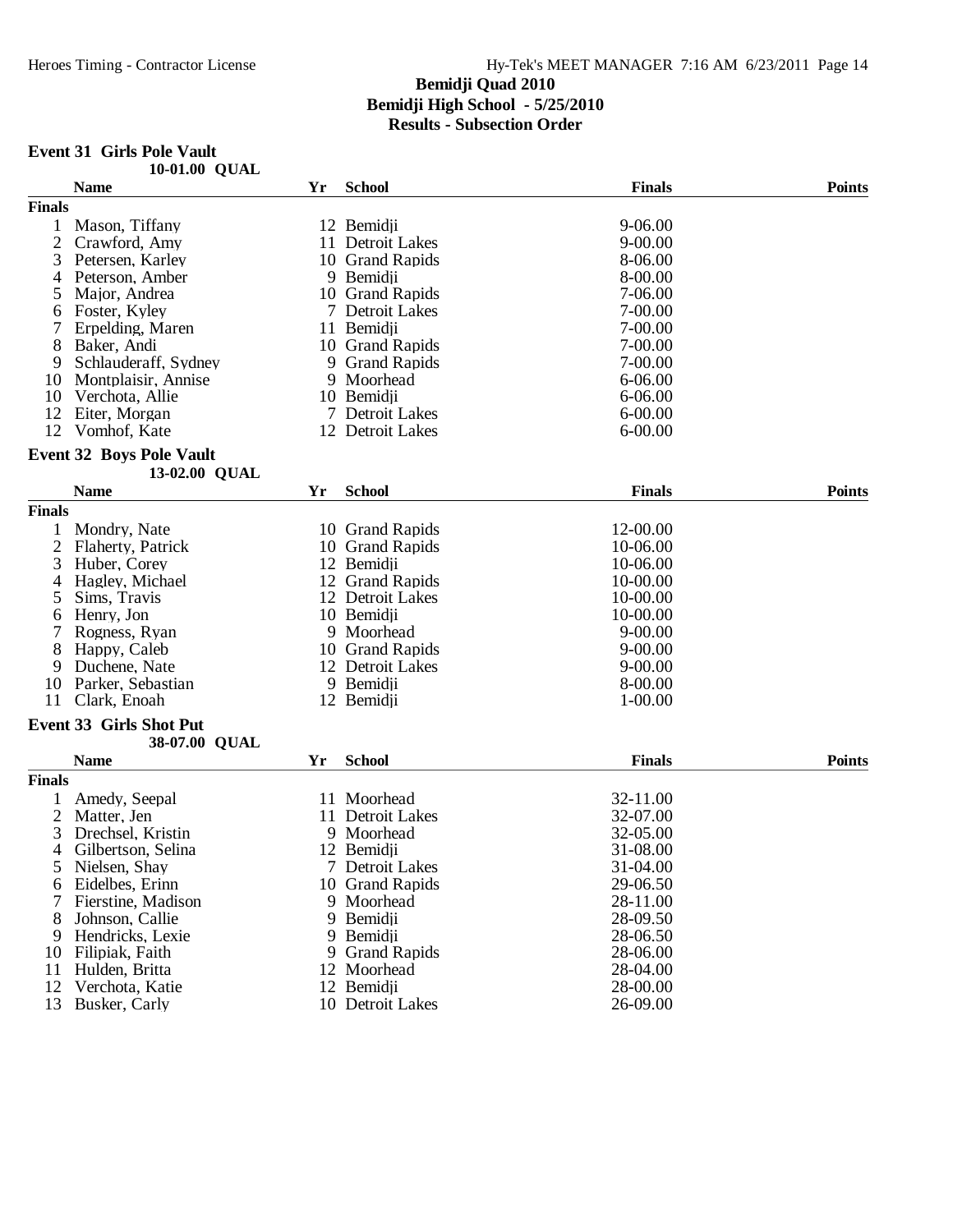|               | Finals  (Event 33 Girls Shot Put) |    |                     |               |               |
|---------------|-----------------------------------|----|---------------------|---------------|---------------|
|               | <b>Name</b>                       | Yr | <b>School</b>       | <b>Finals</b> | <b>Points</b> |
|               | 14 Foster, Hayley                 |    | 9 Detroit Lakes     | 26-03.00      |               |
| 14            | Schiller, Maddy                   |    | 8 Detroit Lakes     | 26-03.00      |               |
| 16            | Mason, Tiffany                    |    | 12 Bemidii          | 25-11.00      |               |
| 17            | French, Julianna                  | 7  | <b>Grand Rapids</b> | 24-10.00      |               |
| 17            | Thompson, Brooklyn                |    | 9 Detroit Lakes     | 24-10.00      |               |
| 19            | Musielewicz, Rachel               |    | 11 Detroit Lakes    | 24-05.50      |               |
| 20            | Cemensky, Meaghan                 |    | 9 Grand Rapids      | 24-04.00      |               |
| 21            | Oanes, Greta                      |    | 9 Moorhead          | 22-03.50      |               |
|               | 22 Larson, Leanne                 |    | 9 Moorhead          | 14-02.00      |               |
|               | <b>Event 34 Boys Shot Put</b>     |    |                     |               |               |
|               | 51-09.00 QUAL                     |    |                     |               |               |
|               | <b>Name</b>                       | Yr | <b>School</b>       | <b>Finals</b> | <b>Points</b> |
| <b>Finals</b> |                                   |    |                     |               |               |
| 1             | Wychor, Mark                      |    | 12 Moorhead         | 45-02.50      |               |
| 2             | Brewer, Adam                      |    | 12 Moorhead         | 43-04.00      |               |
| 3             | Dutton, Bryce                     |    | 11 Detroit Lakes    | 40-09.00      |               |
| 4             | Calligan, Eric                    |    | 11 Bemidji          | 37-03.00      |               |
| 5             | Biever, Travis                    |    | 10 Moorhead         | 36-01.50      |               |
| 6             | Hulden, Jens                      |    | 10 Moorhead         | 35-10.00      |               |
| 7             | Fairbanks, Levi                   |    | 11 Detroit Lakes    | 35-08.50      |               |
| 8             | Drechsel, Zachary                 |    | 10 Moorhead         | 35-01.50      |               |
| 9             | Siikanen, Alex                    |    | 12 Grand Rapids     | 34-07.00      |               |
| 9             | Huber, Corey                      |    | 12 Bemidji          | 34-07.00      |               |
| 11            | Schram, Ben                       |    | 10 Bemidji          | 34-02.00      |               |
| 12            | Swedberg, Jacob                   |    | 10 Moorhead         | 34-01.50      |               |
| 13            | Wheeler, Anthony                  |    | 9 Moorhead          | 33-06.00      |               |
| 14            | Nelson, Hans-Kristof              |    | 10 Moorhead         | 33-01.00      |               |
| 15            | Johnson, AJ                       |    | 11 Detroit Lakes    | 32-10.00      |               |
| 16            | Perry, David                      |    | 10 Detroit Lakes    | 32-02.50      |               |
| 17            | Cone, Alex                        |    | 12 Grand Rapids     | 31-08.00      |               |
| 18            | Collins, Connor                   |    | 9 Detroit Lakes     | 31-07.00      |               |
| 18            | Tweet, Tyler                      |    | 11 Moorhead         | 31-07.00      |               |
| 20            | Okeson, Cody                      |    | 11 Detroit Lakes    | 31-05.50      |               |
| 21            | Mason, Brian                      |    | 9 Bemidii           | 31-00.00      |               |
| 22            | Roeder, Kyle                      |    | 10 Moorhead         | 30-09.00      |               |
| 23            | Hager, Joe                        |    | 10 Detroit Lakes    | 30-05.00      |               |
| 24            | VanOffelen, Ethan                 |    | 9 Detroit Lakes     | 29-11.50      |               |
|               | 25 Cole, Alex                     |    | 12 Bemidji          | 29-01.50      |               |
| 26            | Sanchez, Keenan                   |    | 10 Moorhead         | 28-06.00      |               |
| 27            | Roy, Gaeton                       |    | 9 Bemidii           | 27-11.50      |               |
| 28            | King, Travis                      |    | 10 Detroit Lakes    | 27-08.50      |               |
| 29            | Foltz, Clem                       |    | 11 Detroit Lakes    | 26-06.00      |               |
| 30            | Holcomb, Zach                     |    | 9 Grand Rapids      | 26-04.00      |               |
| 31            | Bennett, Kelvin                   |    | 11 Moorhead         | 25-02.00      |               |
|               | 32 Williams, Chad                 |    | 12 Bemidji          | 24-00.00      |               |
| ---           | Eggebraaten, Josh                 |    | 11 Detroit Lakes    | <b>ND</b>     |               |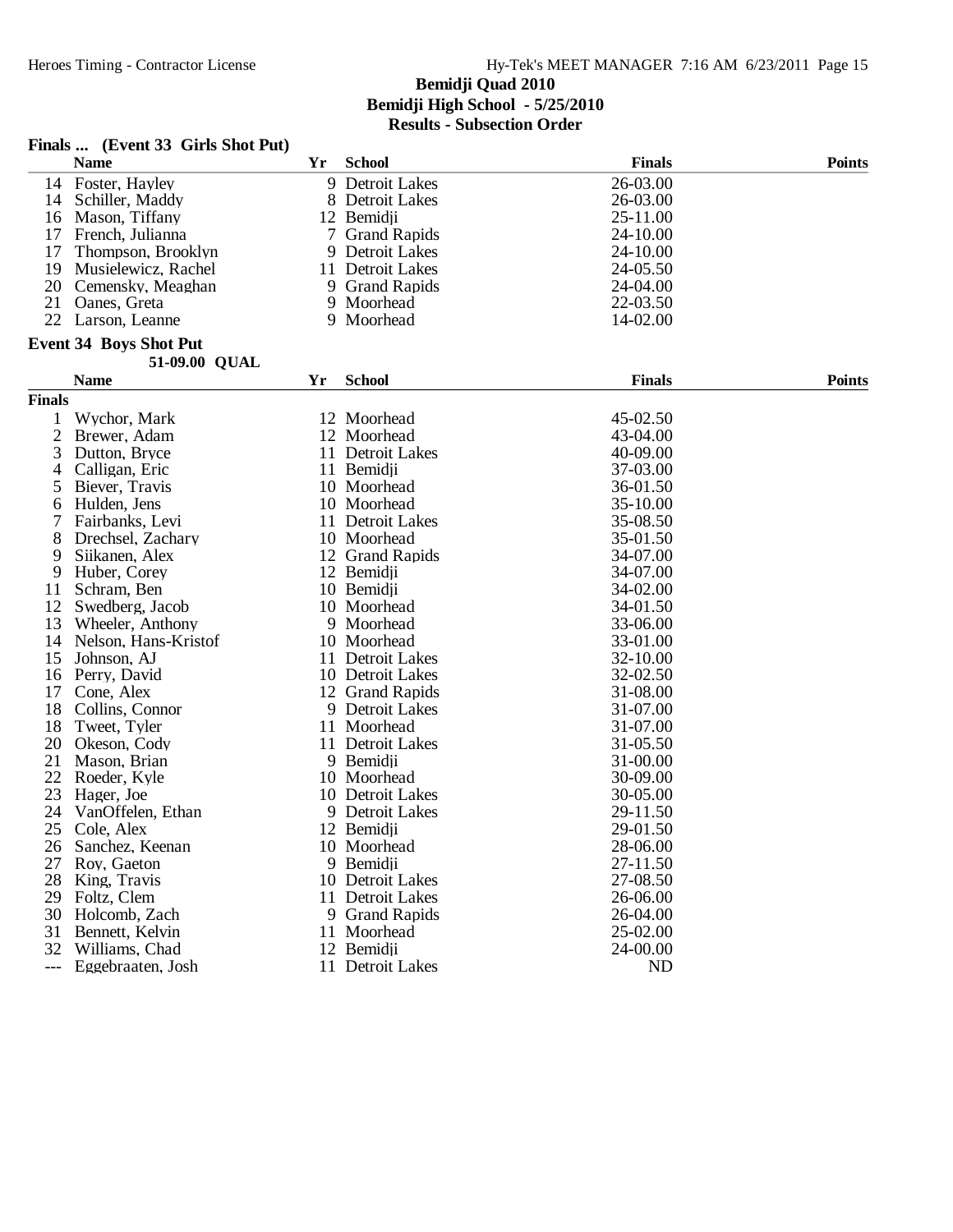#### **Event 35 Girls Discus Throw 122-04 QUAL**

|                | <b>Name</b>                       | Yr | <b>School</b>             | <b>Finals</b>        | <b>Points</b> |
|----------------|-----------------------------------|----|---------------------------|----------------------|---------------|
| <b>Finals</b>  |                                   |    |                           |                      |               |
| 1              | Gilbertson, Selina                |    | 12 Bemidii                | 106-00.00            |               |
| $\overline{2}$ | Verchota, Katie                   |    | 12 Bemidji                | 95-04.00             |               |
| 3              | Gray, Courtney                    |    | 10 Detroit Lakes          | 90-09.00             |               |
| 4              | Amedy, Seepal                     |    | 11 Moorhead               | 87-10.00             |               |
| 5              | Eidelbes, Erinn                   |    | 10 Grand Rapids           | 86-08.00             |               |
| 6              | Drechsel, Kristin                 |    | 9 Moorhead                | 84-10.50             |               |
|                | Stoltenberg, Bethany              |    | 12 Detroit Lakes          | 84-04.00             |               |
| 8              | Musielewicz, Rachel               |    | 11 Detroit Lakes          | 72-10.50             |               |
| 9              | Hendricks, Lexie                  |    | 9 Bemidii                 | 70-10.00             |               |
| 10             | Filipiak, Faith                   | 9  | <b>Grand Rapids</b>       | 70-00.50             |               |
| 11             | Hulden, Britta                    | 12 | Moorhead                  | 69-11.00             |               |
| 12             | Busker, Carly                     |    | 10 Detroit Lakes          | 69-04.00             |               |
| 13             | Oanes, Greta                      |    | 9 Moorhead                | 67-06.00             |               |
| 14             | Thompson, Brooklyn                | 9  | Detroit Lakes             | 66-02.50             |               |
| 15             |                                   |    | 9 Bemidji                 | 64-07.00             |               |
|                | Johnson, Callie                   |    |                           |                      |               |
| 16             | Cemensky, Meaghan                 | 9  | <b>Grand Rapids</b>       | 64-04.00             |               |
| 17             | Schiller, Maddy                   | 8  | Detroit Lakes             | 64-02.00             |               |
| 18             | French, Julianna                  |    | 7 Grand Rapids            | 62-06.00             |               |
| 19             | Foster, Hayley                    |    | 9 Detroit Lakes           | 59-10.00             |               |
| 20             | Fierstine, Madison                |    | 9 Moorhead                | 59-00.50             |               |
| 21             | Larson, Leanne                    |    | 9 Moorhead                | 43-09.00             |               |
| $---$          | Lengerhuis, Kristina              |    | 12 Bemidji                | ND                   |               |
|                | <b>Event 36 Boys Discus Throw</b> |    |                           |                      |               |
|                | 152-00 QUAL                       |    |                           |                      |               |
|                | <b>Name</b>                       | Yr | <b>School</b>             | <b>Finals</b>        | <b>Points</b> |
|                |                                   |    |                           |                      |               |
|                |                                   |    |                           |                      |               |
| <b>Finals</b>  |                                   |    |                           |                      |               |
| 1              | O'Fallon, Matt                    |    | 12 Grand Rapids           | 135-00.00            |               |
| 2              | Calligan, Eric                    |    | 11 Bemidji                | 122-00.50            |               |
| 3              | Brewer, Adam                      |    | 12 Moorhead               | 113-05.00            |               |
| 4              | Siikanen, Alex                    |    | 12 Grand Rapids           | 112-11.00            |               |
| 5              | Dutton, Bryce                     |    | 11 Detroit Lakes          | 106-07.00            |               |
| 6              | Wychor, Mark                      |    | 12 Moorhead               | 105-04.00            |               |
| 7              | Nelson, Hans-Kristof              |    | 10 Moorhead               | 105-03.50            |               |
| 8              | Bye, Erik                         |    | 10 Moorhead               | 104-01.50            |               |
| 9              | Roy, Gaeton                       |    | 9 Bemidji                 | 103-03.00            |               |
| 10             | Tweet, Tyler                      |    | 11 Moorhead               | 101-05.00            |               |
| 11             | Drechsel, Zachary                 |    | 10 Moorhead               | 97-09.00             |               |
| 12             | Hulden, Jens                      |    | 10 Moorhead               | 97-04.50             |               |
| 13             | Schram, Ben                       |    | 10 Bemidji                | 96-02.50             |               |
| 14             | Fairbanks, Levi                   | 11 | Detroit Lakes             | 95-02.00             |               |
| 15             | Johnson, AJ                       |    | 11 Detroit Lakes          | 92-03.00             |               |
| 16             | Holcomb, Zach                     |    | 9 Grand Rapids            | 91-09.00             |               |
| 17             | Perry, David                      |    | 10 Detroit Lakes          | 91-08.00             |               |
| 18             | Swedberg, Jacob                   |    | 10 Moorhead               | 86-03.00             |               |
| 19<br>20       | Cole, Alex<br>Biever, Travis      |    | 12 Bemidji<br>10 Moorhead | 83-00.50<br>82-08.00 |               |